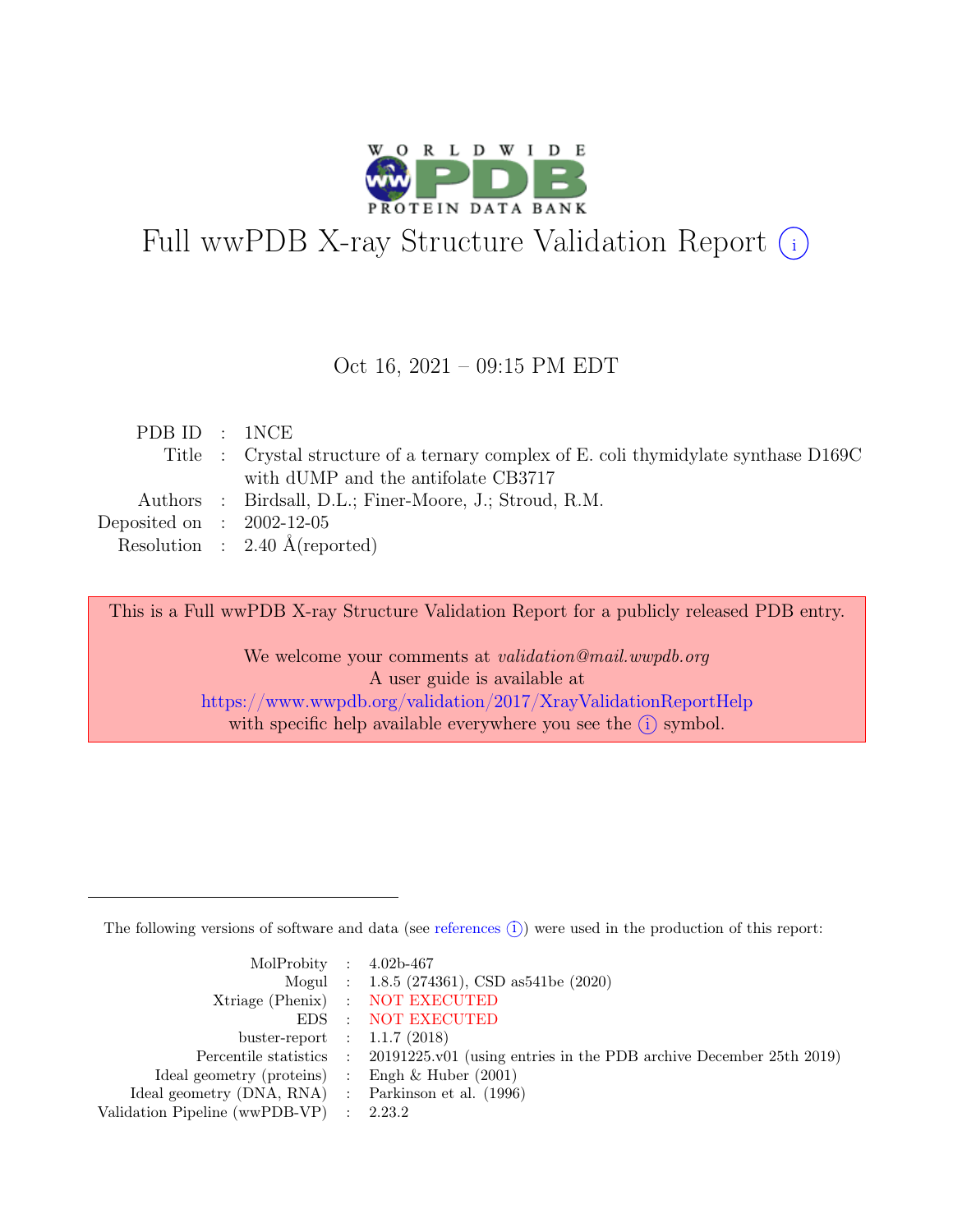## 1 Overall quality at a glance  $(i)$

The following experimental techniques were used to determine the structure: X-RAY DIFFRACTION

The reported resolution of this entry is 2.40 Å.

Percentile scores (ranging between 0-100) for global validation metrics of the entry are shown in the following graphic. The table shows the number of entries on which the scores are based.



| Metric.               | Whole archive        | Similar resolution                                                 |
|-----------------------|----------------------|--------------------------------------------------------------------|
|                       | $(\#\text{Entries})$ | $(\#\text{Entries}, \text{ resolution range}(\text{\AA})^{\circ})$ |
| Clashscore            | 141614               | $4398(2.40-2.40)$                                                  |
| Ramachandran outliers | 138981               | $4318(2.40-2.40)$                                                  |
| Sidechain outliers    | 138945               | $4319(2.40-2.40)$                                                  |

The table below summarises the geometric issues observed across the polymeric chains and their fit to the electron density. The red, orange, yellow and green segments of the lower bar indicate the fraction of residues that contain outliers for  $\geq$ =3, 2, 1 and 0 types of geometric quality criteria respectively. A grey segment represents the fraction of residues that are not modelled. The numeric value for each fraction is indicated below the corresponding segment, with a dot representing fractions  $\epsilon = 5\%$ 

Note EDS was not executed.

| Mol | $\Box$ Chain   Length $\Box$ | Quality of chain |     |  |
|-----|------------------------------|------------------|-----|--|
|     | 264                          | 81%              | 17% |  |
|     | 264                          | 71%              | 26% |  |

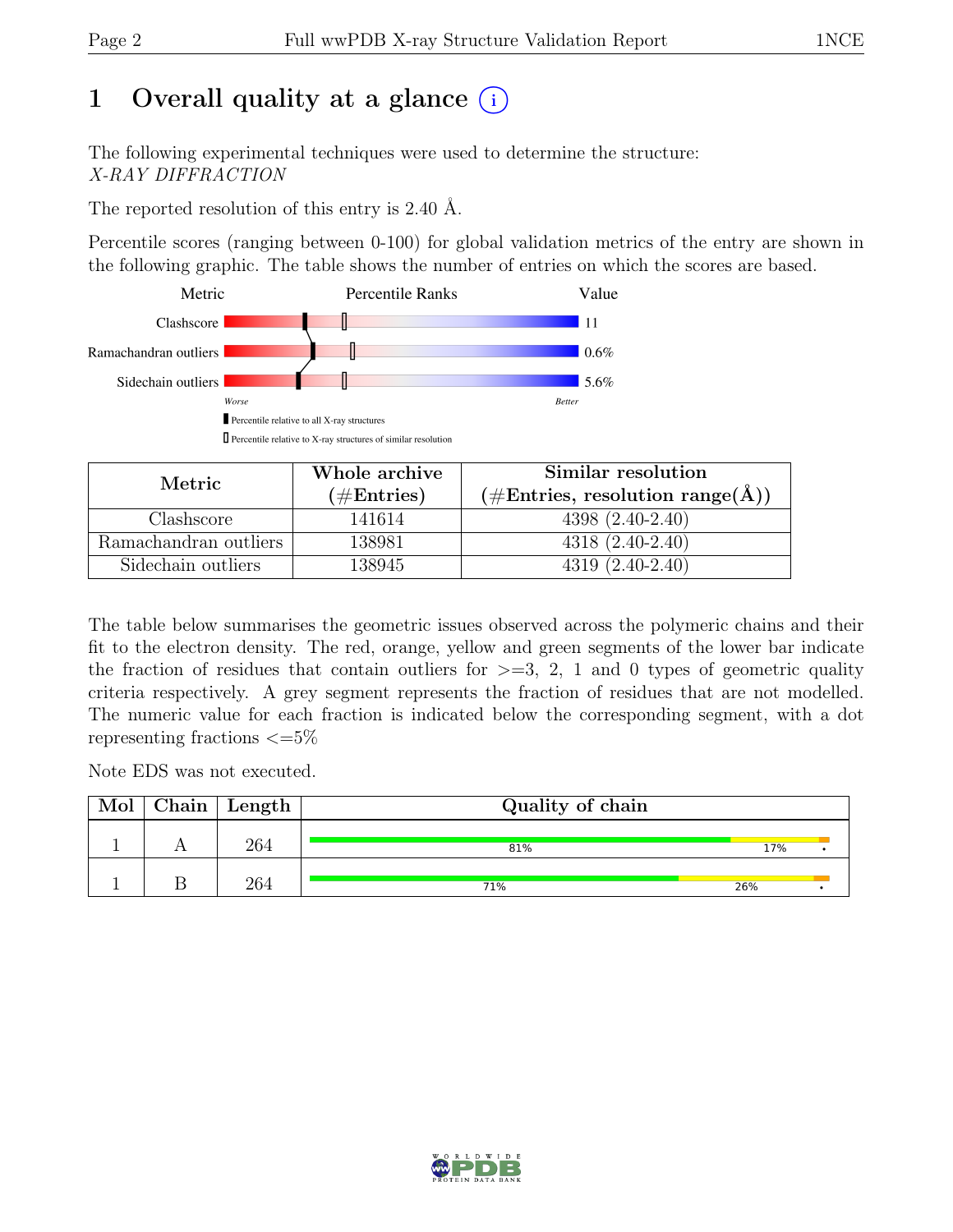# 2 Entry composition  $(i)$

There are 4 unique types of molecules in this entry. The entry contains 4588 atoms, of which 0 are hydrogens and 0 are deuteriums.

In the tables below, the ZeroOcc column contains the number of atoms modelled with zero occupancy, the AltConf column contains the number of residues with at least one atom in alternate conformation and the Trace column contains the number of residues modelled with at most 2 atoms.

• Molecule 1 is a protein called Thymidylate synthase.

| Mol | Chain Residues |                        |                          | Atoms |  | $ZeroOcc \mid AltConf \mid Trace \mid$ |  |
|-----|----------------|------------------------|--------------------------|-------|--|----------------------------------------|--|
|     | 264            | Total<br>2150          | $C-N$<br>1374 371 392 13 |       |  |                                        |  |
|     | 264            | $\text{Total}$<br>2150 | $C-N$<br>1374 371 392    |       |  |                                        |  |

There are 4 discrepancies between the modelled and reference sequences:

| Chain |     | Residue   Modelled | - Actual   | Comment             | Reference  |
|-------|-----|--------------------|------------|---------------------|------------|
|       |     | <b>CXM</b>         | <b>MET</b> | modified residue    | UNP P0A884 |
|       | 169 | <b>CYS</b>         | <b>ASP</b> | engineered mutation | UNP P0A884 |
|       |     | CXM                | <b>MET</b> | modified residue    | UNP P0A884 |
|       | 169 | <b>CYS</b>         | ASP        | engineered mutation | UNP P0A884 |

• Molecule 2 is 2'-DEOXYURIDINE 5'-MONOPHOSPHATE (three-letter code: UMP) (formula:  $C_9H_{13}N_2O_8P$ ).



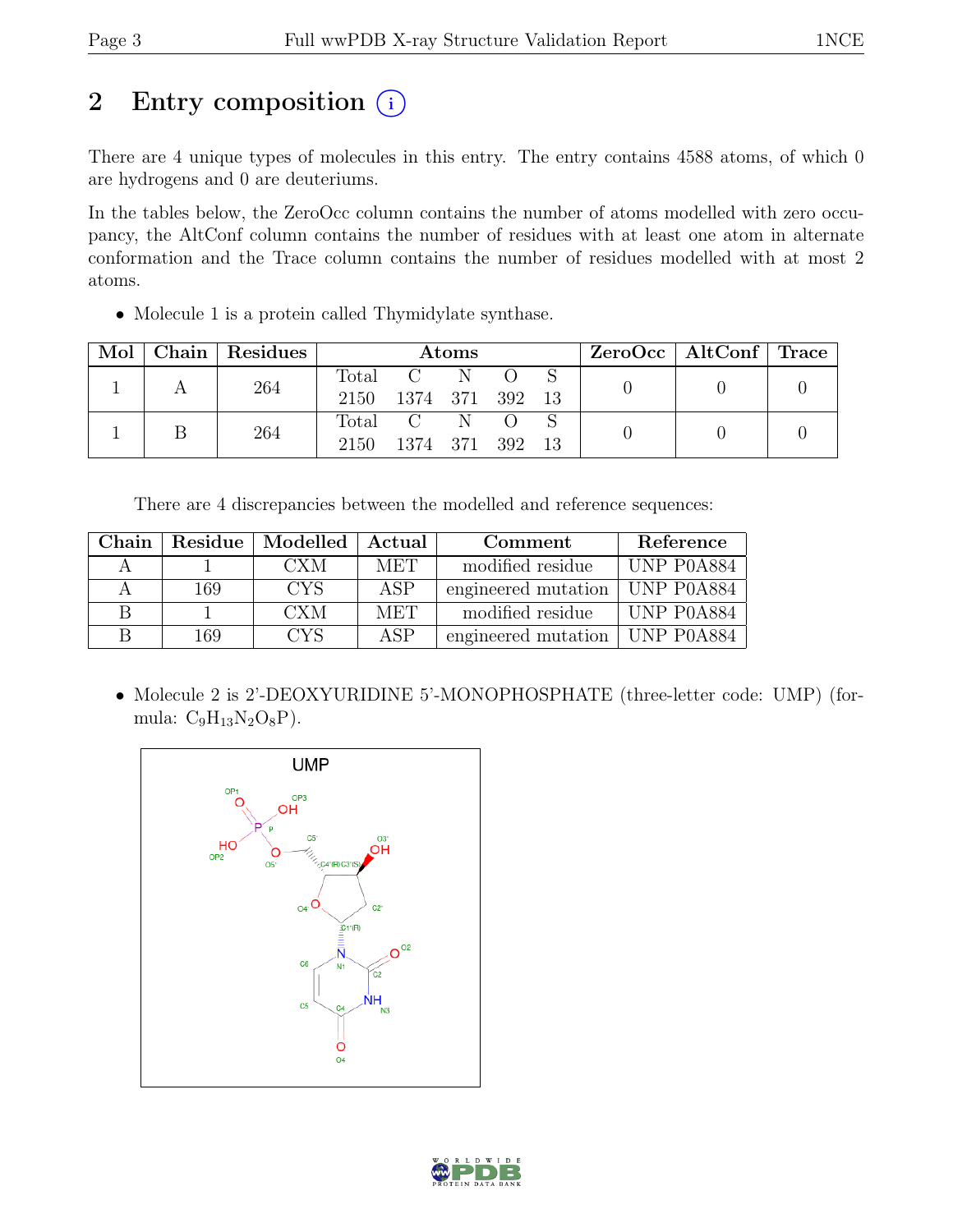|  | Mol   Chain   Residues | <b>Atoms</b>  |  |             |  |  | $ZeroOcc \   \$ AltConf |  |
|--|------------------------|---------------|--|-------------|--|--|-------------------------|--|
|  |                        | Total C N O P |  |             |  |  |                         |  |
|  |                        | 20 9 2 8 1    |  |             |  |  |                         |  |
|  |                        | Total C N O P |  |             |  |  |                         |  |
|  |                        | $20 -$        |  | $9 \quad 2$ |  |  |                         |  |

• Molecule 3 is 10-PROPARGYL-5,8-DIDEAZAFOLIC ACID (three-letter code: CB3) (formula:  $\mathrm{C}_{24}\mathrm{H}_{23}\mathrm{N}_{5}\mathrm{O}_6).$ 



|  | Mol   Chain   Residues | Atoms                |  |  |  | $ZeroOcc \   \$ AltConf |  |
|--|------------------------|----------------------|--|--|--|-------------------------|--|
|  |                        | Total C N O          |  |  |  |                         |  |
|  |                        | $35 \t 24 \t 5 \t 6$ |  |  |  |                         |  |
|  |                        | Total C N O          |  |  |  |                         |  |
|  |                        | $35 \t 24 \t 5 \t 6$ |  |  |  |                         |  |

 $\bullet\,$  Molecule 4 is water.

|  | Mol   Chain   Residues | Atoms            | $ZeroOcc \   \$ AltConf |
|--|------------------------|------------------|-------------------------|
|  | 117                    | Total<br>117 117 |                         |
|  |                        | Total O          |                         |

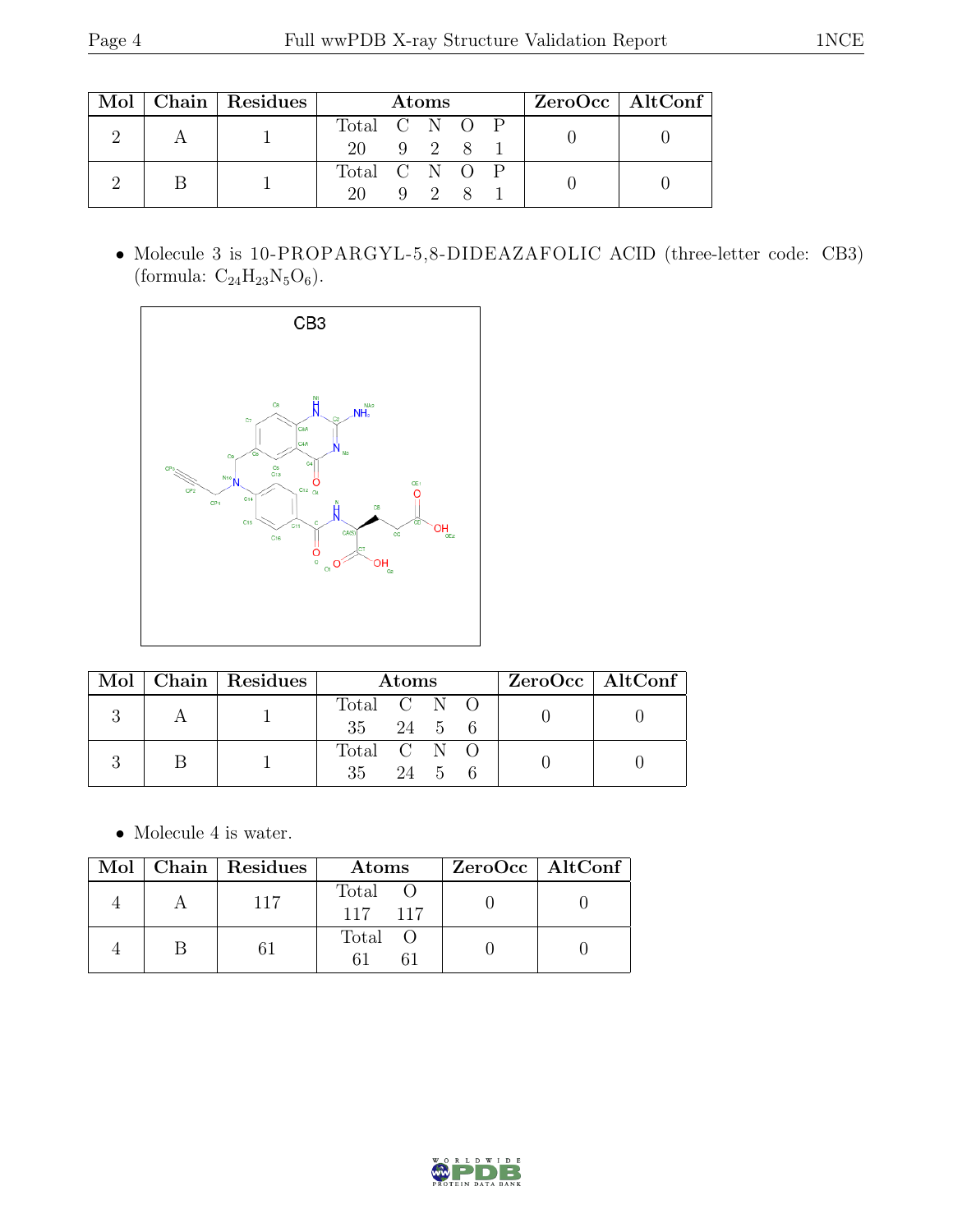# 3 Residue-property plots  $(i)$

These plots are drawn for all protein, RNA, DNA and oligosaccharide chains in the entry. The first graphic for a chain summarises the proportions of the various outlier classes displayed in the second graphic. The second graphic shows the sequence view annotated by issues in geometry. Residues are color-coded according to the number of geometric quality criteria for which they contain at least one outlier: green  $= 0$ , yellow  $= 1$ , orange  $= 2$  and red  $= 3$  or more. Stretches of 2 or more consecutive residues without any outlier are shown as a green connector. Residues present in the sample, but not in the model, are shown in grey.

Note EDS was not executed.

• Molecule 1: Thymidylate synthase





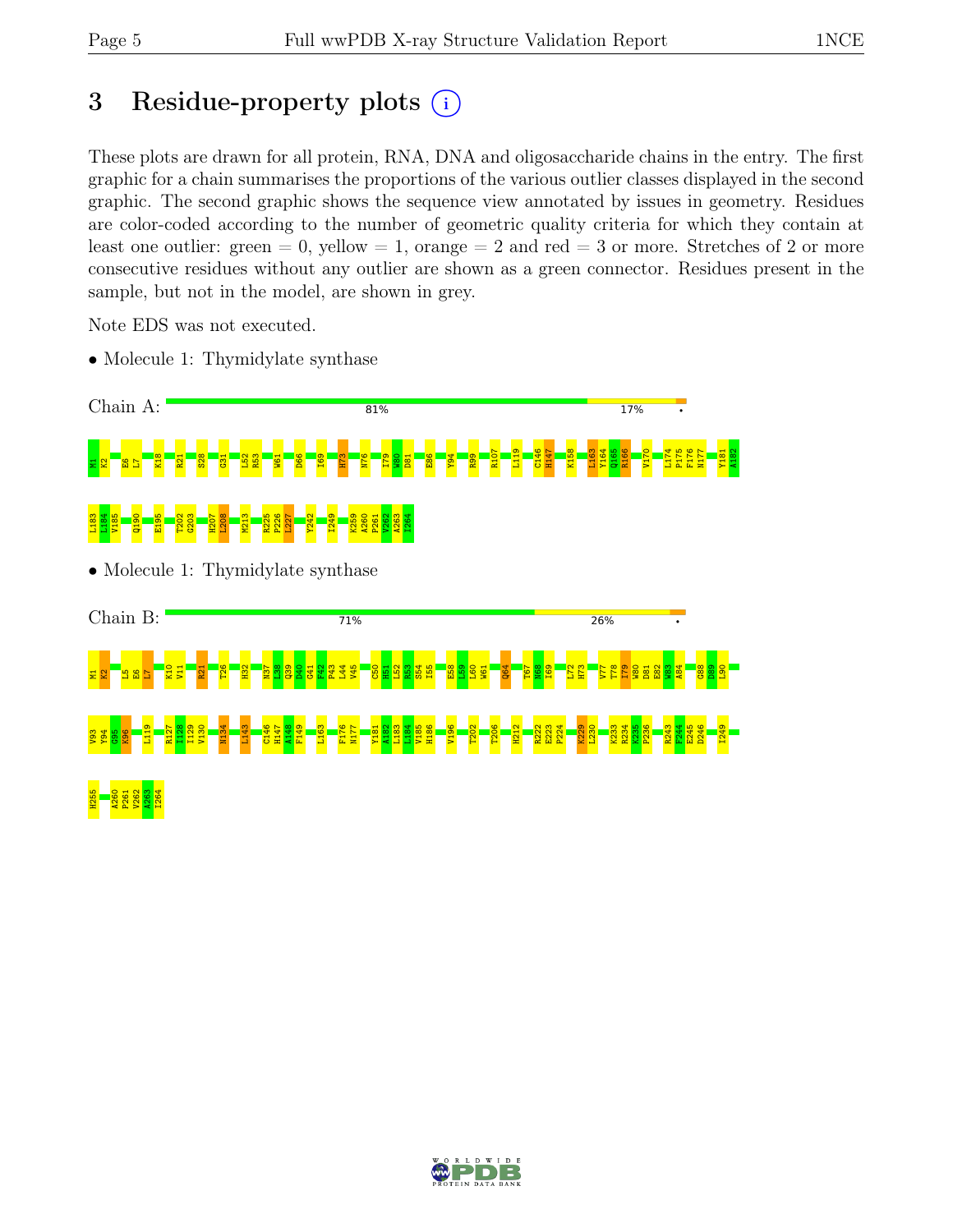## 4 Data and refinement statistics  $(i)$

Xtriage (Phenix) and EDS were not executed - this section is therefore incomplete.

| Property                               | Value                                              | <b>Source</b> |  |
|----------------------------------------|----------------------------------------------------|---------------|--|
| Space group                            | $P_63$                                             | Depositor     |  |
| Cell constants                         | $127.10\text{\AA}$<br>127.10Å<br>68.10Å            | Depositor     |  |
| a, b, c, $\alpha$ , $\beta$ , $\gamma$ | $120.00^{\circ}$<br>$90.00^\circ$<br>$90.00^\circ$ |               |  |
| Resolution (A)                         | 36.69<br>- 2.40                                    | Depositor     |  |
| % Data completeness                    | $100.0$ $(36.69-2.40)$                             | Depositor     |  |
| (in resolution range)                  |                                                    |               |  |
| $\mathrm{R}_{merge}$                   | 0.17                                               | Depositor     |  |
| $\mathrm{R}_{sym}$                     | (Not available)                                    | Depositor     |  |
| Refinement program                     | <b>CNS</b>                                         | Depositor     |  |
| $R, R_{free}$                          | 0.187<br>0.246                                     | Depositor     |  |
| Estimated twinning fraction            | No twinning to report.                             | Xtriage       |  |
| Total number of atoms                  | 4588                                               | wwPDB-VP      |  |
| Average B, all atoms $(A^2)$           | 34.0                                               | wwPDB-VP      |  |

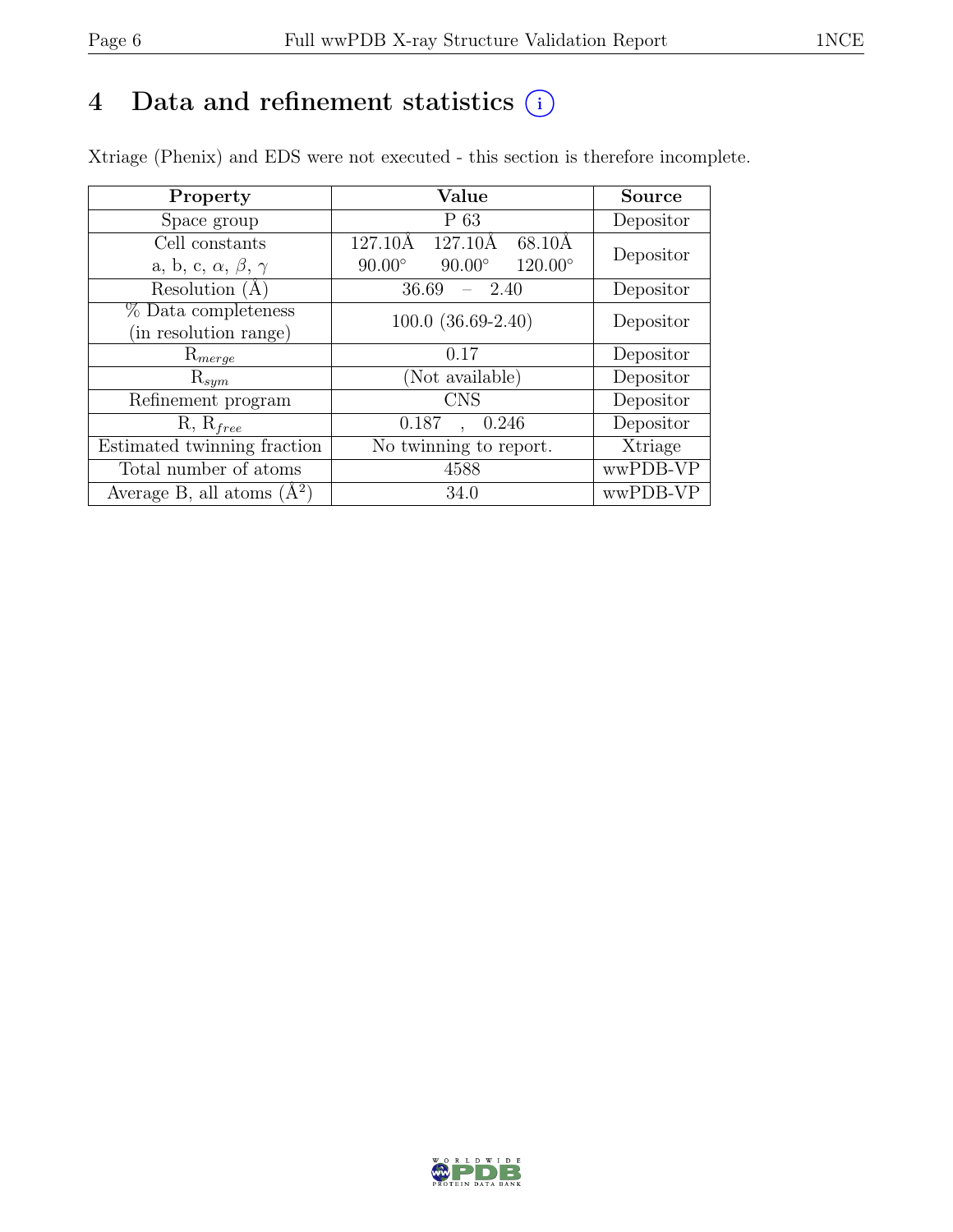# 5 Model quality  $(i)$

## 5.1 Standard geometry  $(i)$

Bond lengths and bond angles in the following residue types are not validated in this section: CXM, CB3, UMP

The Z score for a bond length (or angle) is the number of standard deviations the observed value is removed from the expected value. A bond length (or angle) with  $|Z| > 5$  is considered an outlier worth inspection. RMSZ is the root-mean-square of all Z scores of the bond lengths (or angles).

| Mol  | Chain |             | Bond lengths | Bond angles |             |  |
|------|-------|-------------|--------------|-------------|-------------|--|
|      |       | <b>RMSZ</b> | $\# Z  > 5$  | <b>RMSZ</b> | # $ Z  > 5$ |  |
|      |       | 0.36        | 0/2199       | 0.67        | 0/2986      |  |
|      | B     | 0.35        | 0/2199       | 0.64        | 0/2986      |  |
| A 11 | All   | 0.35        | 4398         | 0.66        | /5972       |  |

There are no bond length outliers.

There are no bond angle outliers.

There are no chirality outliers.

There are no planarity outliers.

### 5.2 Too-close contacts  $(i)$

In the following table, the Non-H and H(model) columns list the number of non-hydrogen atoms and hydrogen atoms in the chain respectively. The H(added) column lists the number of hydrogen atoms added and optimized by MolProbity. The Clashes column lists the number of clashes within the asymmetric unit, whereas Symm-Clashes lists symmetry-related clashes.

| Mol                         | Chain |      | Non-H $\mid$ H(model) | H(added) | Clashes | Symm-Clashes |
|-----------------------------|-------|------|-----------------------|----------|---------|--------------|
|                             |       | 2150 |                       | 2080     | 36      |              |
|                             | В     | 2150 |                       | 2081     | 64      |              |
| 2                           | A     | 20   |                       | 10       | 5       |              |
| $\mathcal{D}_{\mathcal{L}}$ | B     | 20   |                       |          | റ       |              |
| 3                           | А     | 35   |                       | 21       |         |              |
| 3                           | В     | 35   |                       | 21       |         |              |
|                             |       | 117  |                       |          |         |              |
|                             | B     | 61   |                       |          | റ       |              |
| All                         | All   | 4588 |                       |          | 99      |              |

The all-atom clashscore is defined as the number of clashes found per 1000 atoms (including hydrogen atoms). The all-atom clashscore for this structure is 11.

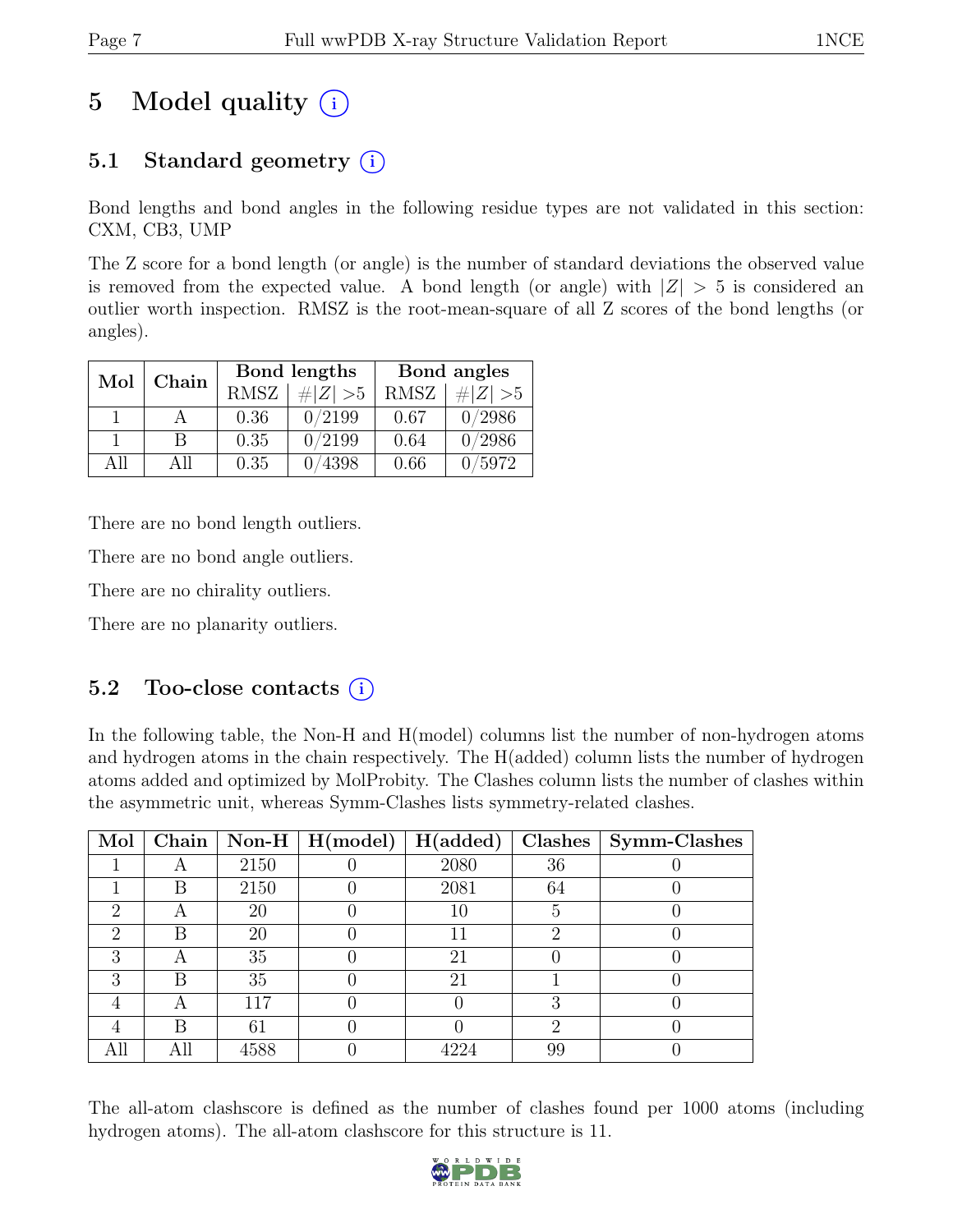|                               |                    | Interatomic       | Clash         |
|-------------------------------|--------------------|-------------------|---------------|
| Atom-1                        | Atom-2             | distance $(\AA)$  | overlap $(A)$ |
| 1:B:2:LYS:HD3                 | 1: B:2: LYS:H      | 1.36              | 0.88          |
| 1:B:41:GLY:HA2                | 1:B:229:LYS:HE2    | 1.54              | 0.87          |
| 1: A:52:LEU:HD13              | 1:A:249:ILE:HG13   | 1.56              | 0.87          |
| 1:A:170:VAL:HB                | 1:A:208:LEU:HD13   | 1.56              | 0.85          |
| 1:A:52:LEU:CD1                | 1:A:249:ILE:HG13   | 2.12              | 0.79          |
| 1:B:82:GLU:OE2                | 1:B:264:ILE:HG12   | 1.84              | 0.76          |
| 1:B:69:ILE:HD12               | 1:B:72:LEU:HD12    | 1.67              | 0.76          |
| 1:B:52:LEU:HD23               | 1:B:55:ILE:HD12    | 1.68              | 0.75          |
| 1:A:53:ARG:NH2                | 1:A:53:ARG:HB2     | 2.05              | 0.70          |
| 1:B:229:LYS:HA                | 1:B:229:LYS:NZ     | 2.08              | 0.69          |
| 1:B:69:ILE:HD13               | 1: B: 80: TRP: HB2 | 1.74              | 0.68          |
| 1:B:212:HIS:HE1               | 1:B:261:PRO:O      | 1.78              | 0.67          |
| 1:B:78:THR:O                  | 1: B:80:TRP:N      | 2.29              | 0.65          |
| 1:B:1:CXM:ON1                 | 1:B:45:VAL:HG13    | 1.97              | 0.64          |
| 1:B:222:ARG:HG2               | 1:B:255:HIS:CD2    | 2.32              | 0.64          |
| 1: A: 53: ARG: HB2            | 1:A:53:ARG:HH21    | 1.64              | 0.62          |
| 1: A:2: LYS:O                 | 1:A:6:GLU:HG3      | 1.99              | 0.62          |
| 1:B:80:TRP:HB3                | 1:B:90:LEU:HD21    | 1.81              | 0.61          |
| 1:B:229:LYS:HA                | 1:B:229:LYS:HZ3    | 1.66              | 0.60          |
| 1: A:259: LYS: HD3            | 1:A:260:ALA:N      | 2.16              | 0.59          |
| 1:B:64:GLN:NE2                | 4:B:801:HOH:O      | 2.36              | 0.58          |
| 1: B:67:THR:HG21              | 1:B:96:LYS:HB2     | 1.87              | 0.57          |
| 1:B:78:THR:HA                 | 1:B:81:ASP:OD2     | 2.05              | 0.57          |
| 1:A:170:VAL:HB                | 1: A:208:LEU:CD1   | 2.32              | 0.56          |
| 1:B:69:ILE:CD1                | 1: B: 80: TRP: HB2 | 2.35              | 0.56          |
| 1:B:229:LYS:NZ                | 1:B:230:LEU:H      | 2.04              | 0.56          |
| 1:B:134:ASN:HD22              | 1:B:134:ASN:C      | 2.07              | 0.56          |
| 1:A:225:ARG:HB3               | 1:A:226:PRO:HD2    | 1.88              | 0.55          |
| $1:A:166:A\overline{RG:HH12}$ | 2:A:565: UMP: P    | 2.30              | 0.55          |
| 1:B:73:HIS:NE2                | 1:B:81:ASP:OD1     | 2.40              | 0.55          |
| 1:B:7:LEU:HD21                | 1:B:206:THR:HG21   | 1.89              | 0.54          |
| 1:A:163:LEU:HD22              | 1:A:164:TYR:N      | 2.22              | 0.54          |
| 1: B:67:THR:O                 | 1:B:90:LEU:HD12    | 2.08              | 0.54          |
| 1: B:245: GLU: H              | 1: B: 245: GLU: CD | 2.11              | 0.54          |
| 1:B:7:LEU:O                   | 1:B:11:VAL:HG23    | 2.07              | 0.54          |
| 1:B:234:ARG:O                 | 1:B:236:PRO:HD3    | 2.08              | 0.54          |
| 1:A:166:ARG:NH1               | 2:A:565:UMP:OP2    | 2.41              | 0.53          |
| 1:B:143:LEU:HD12              | 1:B:143:LEU:O      | $2.\overline{07}$ | 0.53          |
| 1:A:259:LYS:HD2               | 4:A:808:HOH:O      | 2.10              | 0.52          |
| 1:B:177:ASN:HD21              | 2:B:567:UMP:HN3    | 1.56              | 0.52          |

All (99) close contacts within the same asymmetric unit are listed below, sorted by their clash magnitude.

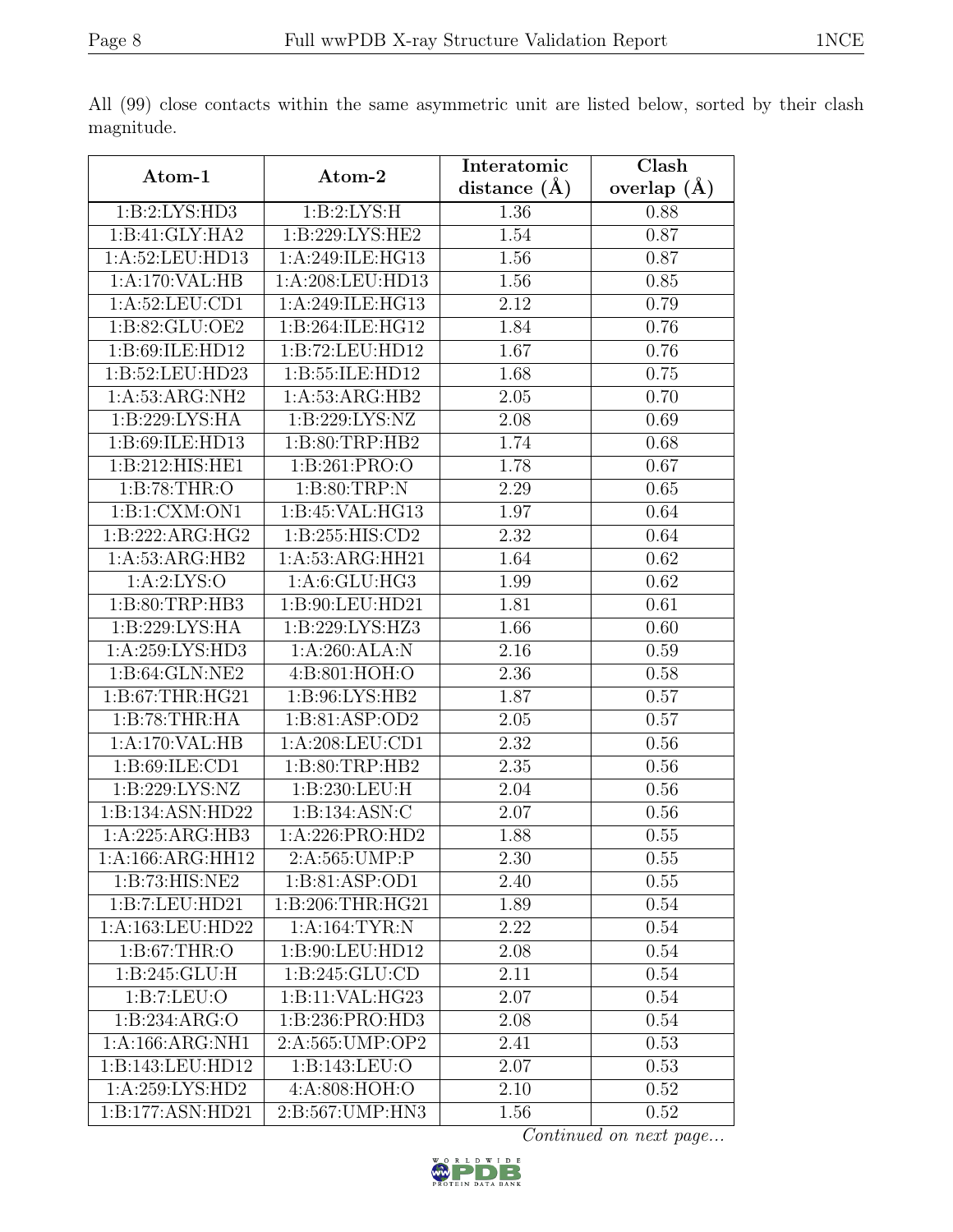| Continueu from pretious page  |                             | Interatomic       | $\overline{\text{Clash}}$ |
|-------------------------------|-----------------------------|-------------------|---------------------------|
| Atom-1                        | Atom-2                      | distance $(A)$    | overlap $(A)$             |
| 1:B:84:ALA:HB1                | 1:B:88:GLY:HA2              | 1.90              | 0.52                      |
| 1:A:147:HIS:H                 | 1:A:147:HIS:CD2             | 2.27              | 0.52                      |
| 1:B:1:CXM:HE3                 | 1:B:43:PRO:HA               | 1.92              | 0.52                      |
| 1:A:28:SER:HB3                | 1:A:207:HIS:HB3             | 1.92              | 0.52                      |
| 1:B:41:GLY:HA2                | 1: B: 229: LYS: CE          | 2.34              | 0.52                      |
| 1:B:147:HIS:HB2               | 1:B:163:LEU:HD11            | 1.93              | 0.51                      |
| 1:B:44:LEU:HD11               | 1:B:50:CYS:HB2              | 1.94              | 0.50                      |
| 1: B: 146: CYS: SG            | 2:B:567:UMP:C6              | 3.05              | 0.50                      |
| 1:B:77:VAL:HG12               | 1:B:79:ILE:HG12             | 1.95              | 0.49                      |
| 1:A:53:ARG:HH21               | 1: A:53: ARG:CB             | 2.26              | 0.49                      |
| 1: A:86: GLU: H               | 1: A:86: GLU:CD             | 2.16              | 0.49                      |
| 1:B:243:ARG:HG2               | 1:B:246:ASP:OD2             | 2.12              | 0.48                      |
| 1:A:177:ASN:HD21              | 2:A:565: UMP: HN3           | 1.60              | 0.48                      |
| 1: B: 58: GLU:O               | $1:B:61:TRP:H\overline{B3}$ | 2.14              | 0.48                      |
| 1:B:147:HIS:HD2               | 1: B: 181: TYR: OH          | $1.9\overline{7}$ | 0.48                      |
| 1:B:10:LYS:NZ                 | 1:B:32:HIS:HD2              | 2.12              | 0.48                      |
| 1: B:2: LYS:O                 | 1:B:6:GLU:HG3               | 2.14              | 0.47                      |
| 1:B:55:ILE:HG12               | 1:B:176:PHE:CE1             | 2.51              | 0.46                      |
| 1:B:37:ASN:OD1                | 1:B:39:GLN:HB2              | 2.16              | 0.45                      |
| 1:A:158:LYS:HA                | 1: A: 195: GLU:O            | 2.16              | 0.45                      |
| $1:B:79:ILE: \overline{HG13}$ | 1: B:80:TRP:H               | 1.81              | 0.45                      |
| 1: A: 61:TRP: CD1             | 1: A:66:ASP:HB3             | 2.51              | 0.45                      |
| 1:A:107:ARG:CD                | 4:A:742:HOH:O               | 2.65              | 0.45                      |
| 1:A:174:LEU:HB3               | 1: A:175: PRO:HD3           | 1.99              | 0.45                      |
| 1:B:262:VAL:HG13              | 1:B:262:VAL:O               | 2.17              | 0.45                      |
| $1:B:\overline{181:TYR:O}$    | 1:B:185:VAL:HG23            | 2.17              | 0.44                      |
| 1: A:146: CYS:HB2             | 2:A:565:UMP:C4              | 2.51              | 0.44                      |
| 1:A:52:LEU:HD11               | 1:A:249:ILE:HG13            | 1.96              | 0.44                      |
| 1:B:79:ILE:HG13               | 1: B:80:TRP:N               | 2.33              | 0.44                      |
| 1: B:249: ILE: O              | 1:B:249:ILE:HG23            | 2.17              | 0.44                      |
| 1:B:233:LYS:O                 | 1:B:234:ARG:HB2             | 2.18              | 0.44                      |
| 1:B:186:HIS:CE1               | 1:B:196:VAL:HG11            | 2.53              | 0.43                      |
| 1:B:21:ARG:H                  | 1:B:21:ARG:HG3              | 1.55              | 0.43                      |
| 1:A:73:HIS:HE1                | 1:A:81:ASP:OD1              | $2.\overline{01}$ | 0.43                      |
| 1: A: 181: TYR: O             | 1:A:185:VAL:HG23            | 2.18              | 0.43                      |
| 1: B:212: HIS: CE1            | 1:B:261:PRO:O               | 2.66              | 0.43                      |
| 1:B:260:ALA:HA                | 1:B:261:PRO:HD3             | 1.87              | 0.43                      |
| 1:B:223:GLU:HA                | 1:B:224:PRO:HD3             | 1.93              | 0.43                      |
| 1:A:18:LYS:HE2                | 1:A:18:LYS:HB3              | 1.86              | 0.42                      |
| 1:B:229:LYS:NZ                | 1: B:229: LYS: CA           | 2.80              | 0.42                      |
| 1:B:69:ILE:HG22               | 1:B:88:GLY:HA3              | 2.00              | 0.42                      |

Continued from previous page.

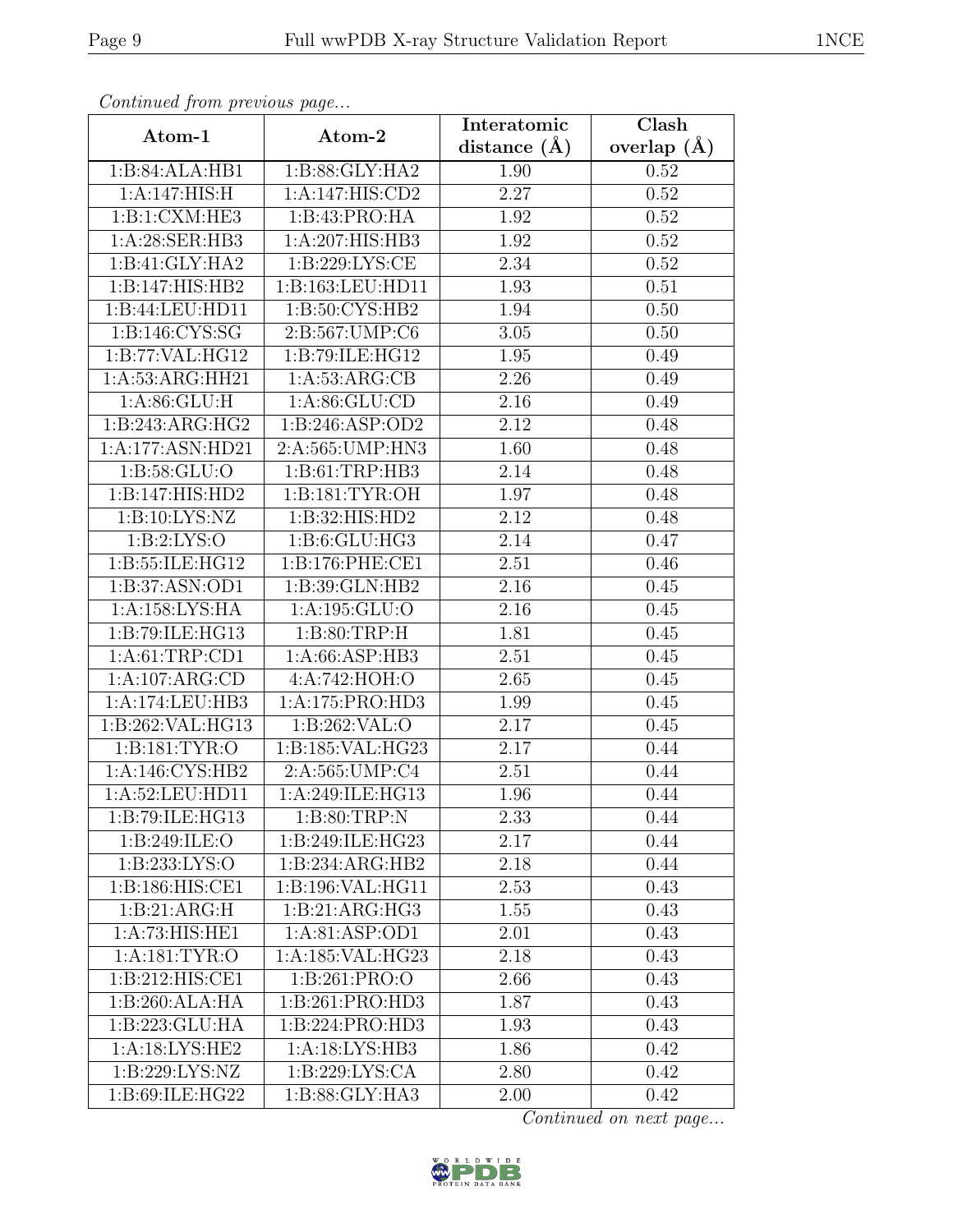| Atom-1                              | Atom-2            | Interatomic<br>distance $(\AA)$ | Clash<br>overlap $(\AA)$ |
|-------------------------------------|-------------------|---------------------------------|--------------------------|
| 1: B:93: VAL:O                      | 1: B:94: TYR: C   | 2.57                            | 0.42                     |
| 1: B: 143: LEU: HD13                | 4:B:638:HOH:O     | 2.19                            | 0.42                     |
| 1:A:99:ARG:HG3                      | 1:A:99:ARG:HH21   | 1.84                            | 0.42                     |
| 1:B:129:ILE:HG22                    | 1:B:130:VAL:N     | 2.34                            | 0.42                     |
| 1:B:69:ILE:HD13                     | 1: B:80:TRP:CB    | 2.48                            | 0.42                     |
| 1: A:202:THR:HG21                   | 1: B:202:THR:HG21 | 2.02                            | 0.41                     |
| 1:B:1:CXM:HE1                       | 1: B:44: LEU: C   | 2.41                            | 0.41                     |
| 1:A:263:ALA:HB2                     | 4:A:741:HOH:O     | 2.19                            | 0.41                     |
| 1:A:227:LEU:HD12                    | 1:A:227:LEU:HA    | 1.83                            | 0.41                     |
| 1: B:54: SER: HB2                   | 3:B:568:CB3:OE1   | 2.20                            | 0.41                     |
| 1: B:69: ILE: O                     | 1:B:69:ILE:HG13   | 2.20                            | 0.41                     |
| 1:B:129:ILE:HG21                    | 1: B:149: PHE: CZ | 2.56                            | 0.41                     |
| 1: A:31: GLY: HA2                   | 1: A:203: GLY:O   | 2.21                            | 0.40                     |
| 1: A:28: SER:CB                     | 1:A:207:HIS:HB3   | 2.51                            | 0.40                     |
| 1:A:69:ILE:HD12                     | 1: A:73: HIS: CE1 | 2.55                            | 0.40                     |
| 1:A:260:ALA:HA                      | 1:A:261:PRO:HD3   | 1.79                            | 0.40                     |
| $1:A:190:GLN:\overline{\text{NE2}}$ | 1: A:242:TYR:OH   | 2.54                            | 0.40                     |
| 2:A:565:UMP:OP3                     | 1:B:127:ARG:NH1   | 2.54                            | 0.40                     |

Continued from previous page...

There are no symmetry-related clashes.

### 5.3 Torsion angles  $(i)$

#### 5.3.1 Protein backbone ①

In the following table, the Percentiles column shows the percent Ramachandran outliers of the chain as a percentile score with respect to all X-ray entries followed by that with respect to entries of similar resolution.

The Analysed column shows the number of residues for which the backbone conformation was analysed, and the total number of residues.

| Mol | ${\bf Chain}$ | Analysed                      |           |          | Favoured   Allowed   Outliers   Percentiles |
|-----|---------------|-------------------------------|-----------|----------|---------------------------------------------|
|     |               | $262/264$ (99\%)   253 (97\%) | 7(3%)     | $2(1\%)$ | 29<br>19                                    |
|     |               | $262/264$ (99\%)   241 (92\%) | $20(8\%)$ | $1(0\%)$ | $\sqrt{34}$<br>48                           |
| All | All           | $524/528$ (99\%)   494 (94\%) | $-27(5%)$ | $3(1\%)$ | 36 <br>25                                   |

All (3) Ramachandran outliers are listed below:

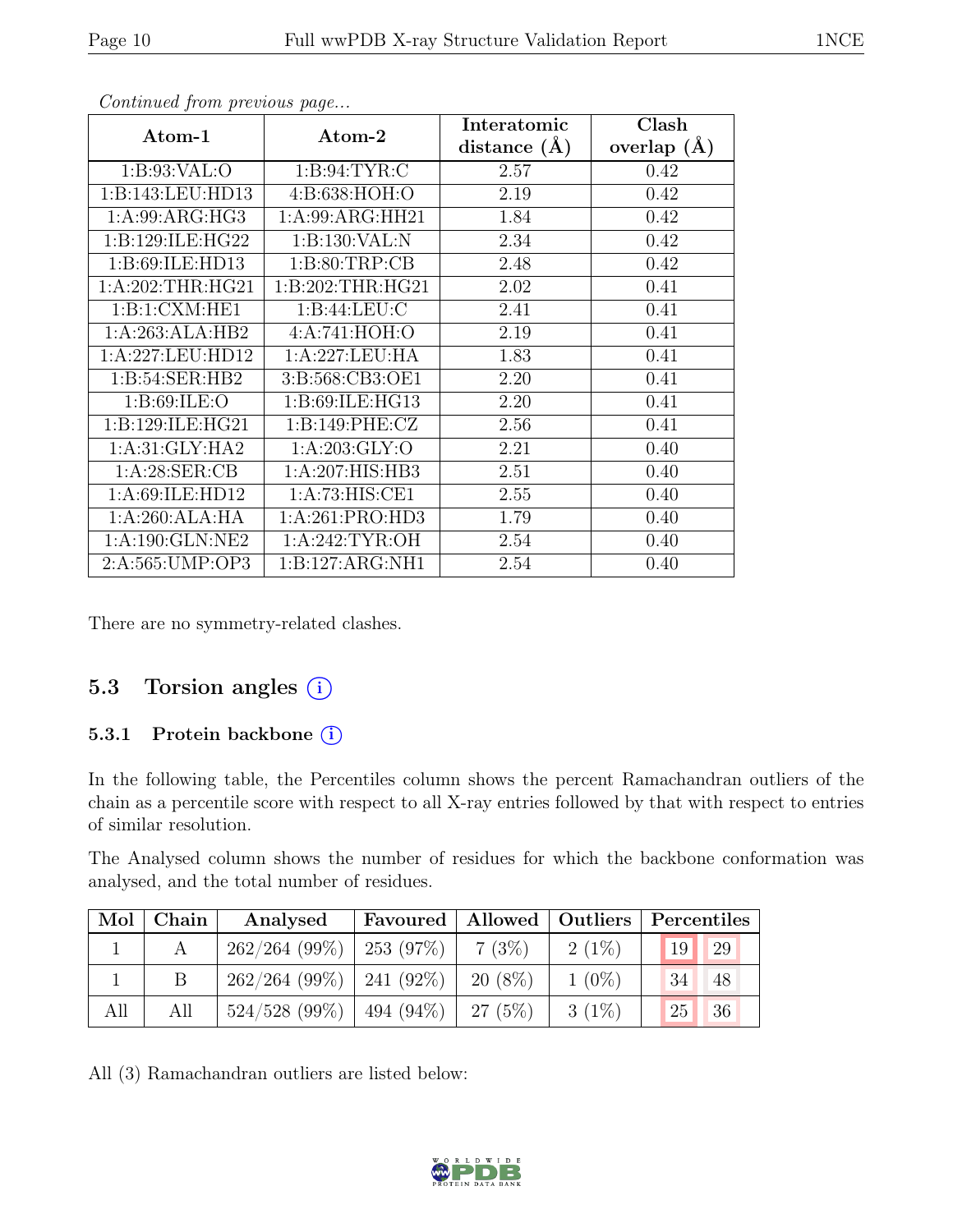| Mol | Chain | Res | Type |
|-----|-------|-----|------|
|     |       |     | л.   |
|     |       |     |      |
|     |       |     |      |

#### 5.3.2 Protein sidechains  $(i)$

In the following table, the Percentiles column shows the percent sidechain outliers of the chain as a percentile score with respect to all X-ray entries followed by that with respect to entries of similar resolution.

The Analysed column shows the number of residues for which the sidechain conformation was analysed, and the total number of residues.

| Mol | Chain | Analysed          | Rotameric   Outliers   Percentiles |           |               |    |  |
|-----|-------|-------------------|------------------------------------|-----------|---------------|----|--|
|     |       | $232/232$ (100\%) | $219(94\%)$                        | $13(6\%)$ | 21            | 34 |  |
|     | B.    | $232/232$ (100%)  | $219(94\%)$                        | $13(6\%)$ | <sup>21</sup> | 34 |  |
| All | All   | $464/464$ (100%)  | 438 $(94\%)$                       | $26(6\%)$ | <sup>21</sup> | 34 |  |

All (26) residues with a non-rotameric sidechain are listed below:

| Mol            | Chain                               | Res              | Type                    |
|----------------|-------------------------------------|------------------|-------------------------|
| $\mathbf{1}$   | А                                   | $\overline{7}$   | LEU                     |
| $\overline{1}$ | $\overline{A}$                      | $\overline{21}$  | $\overline{\text{ARG}}$ |
| $\mathbf{1}$   | $\overline{A}$                      | 73               | <b>HIS</b>              |
| $\overline{1}$ | $\overline{A}$                      | 76               | <b>ASN</b>              |
| $\overline{1}$ | $\overline{A}$                      | 119              | LEU                     |
| $\overline{1}$ | $\overline{A}$                      | $\overline{1}47$ | $\overline{HIS}$        |
| $\overline{1}$ | $\overline{A}$                      | $\overline{163}$ | LEU                     |
| $\mathbf{1}$   | $\overline{A}$                      | 166              | $\rm{ARG}$              |
| $\overline{1}$ | $\overline{A}$                      | 176              | PHE                     |
| $\overline{1}$ | $\frac{\overline{A}}{\overline{A}}$ | 183              | <b>LEU</b>              |
| $\overline{1}$ |                                     | 208              | LEU                     |
| $\overline{1}$ | $\overline{A}$                      | $\overline{213}$ | <b>MET</b>              |
| $\mathbf{1}$   | $\overline{A}$                      | 227              | LEU                     |
| $\overline{1}$ | $\overline{B}$                      | $\overline{2}$   | $\overline{\text{LYS}}$ |
| $\overline{1}$ | $\overline{\mathbf{B}}$             | $\overline{5}$   | <b>LEU</b>              |
| $\overline{1}$ | $\overline{\mathbf{B}}$             | $\overline{7}$   | LEU                     |
| $\overline{1}$ | $\overline{\mathbf{B}}$             | $\overline{21}$  | $\rm{ARG}$              |
| $\mathbf{1}$   | B                                   | 26               | <b>THR</b>              |
| $\overline{1}$ | $\overline{\mathrm{B}}$             | 60               | LEU                     |
| $\overline{1}$ | $\overline{\mathbf{B}}$             | 64               | <b>GLN</b>              |
| $\mathbf 1$    | Β                                   | 96               | <b>LYS</b>              |

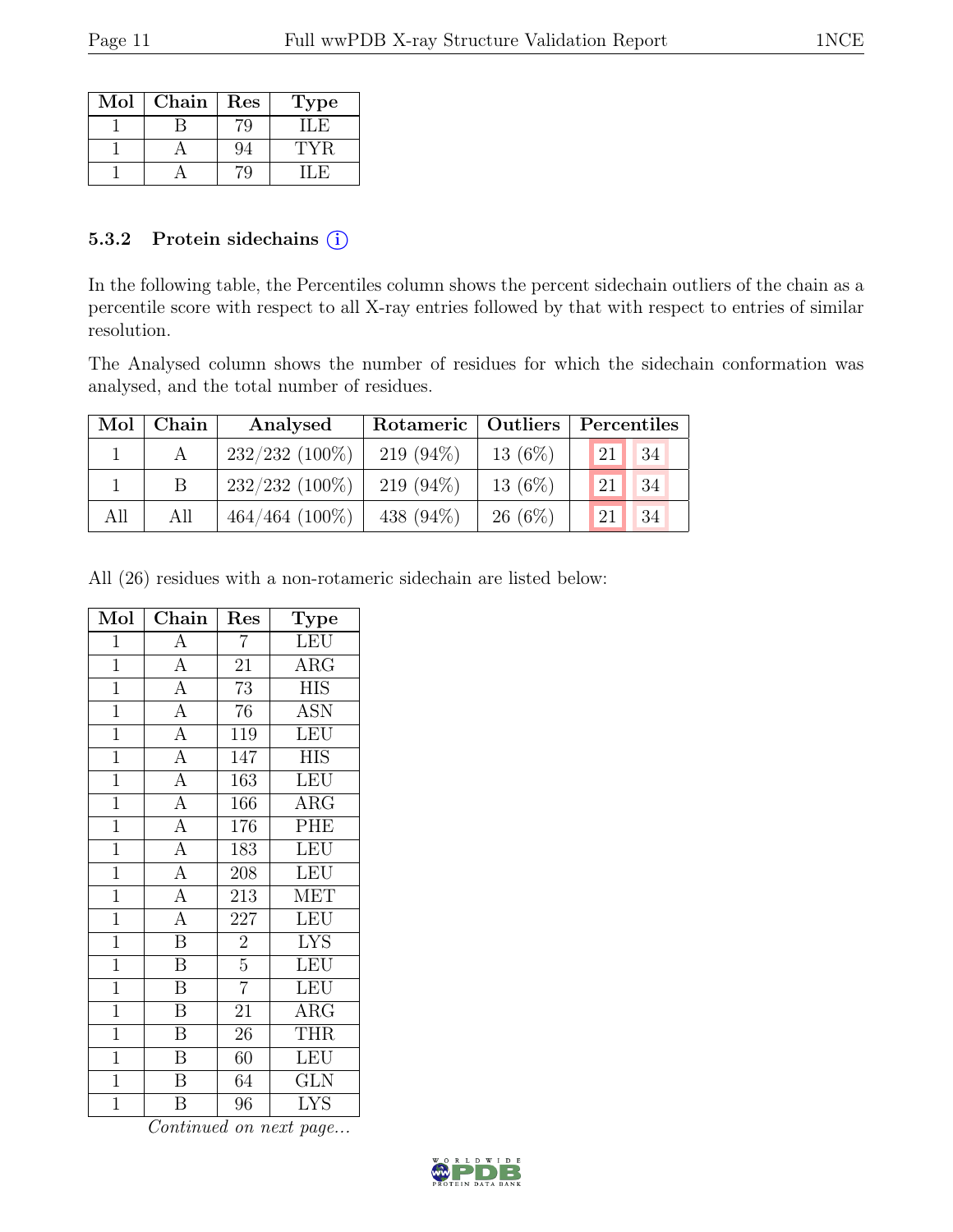Continued from previous page...

| Mol | Chain | Res | <b>Type</b> |
|-----|-------|-----|-------------|
|     |       | 119 | LEU         |
|     |       | 134 | <b>ASN</b>  |
|     |       | 143 | LEU         |
|     |       | 183 | LEU         |
|     |       | 229 | LYS         |

Sometimes sidechains can be flipped to improve hydrogen bonding and reduce clashes. All (21) such sidechains are listed below:

| Mol            | Chain                   | Res              | Type                    |
|----------------|-------------------------|------------------|-------------------------|
| 1              | $\boldsymbol{\rm{A}}$   | $32\,$           | HIS                     |
| $\mathbf{1}$   | $\overline{A}$          | $5\overline{7}$  | <b>HIS</b>              |
| $\mathbf{1}$   | $\overline{A}$          | $\overline{7}3$  | <b>HIS</b>              |
| $\overline{1}$ | $\overline{A}$          | 76               | <b>ASN</b>              |
| $\overline{1}$ | $\overline{A}$          | 87               | <b>ASN</b>              |
| $\overline{1}$ | $\overline{A}$          | 177              | <b>ASN</b>              |
| $\mathbf 1$    | $\overline{A}$          | 190              | $\overline{\text{GLN}}$ |
| $\mathbf{1}$   | $\overline{A}$          | 207              | <b>HIS</b>              |
| $\overline{1}$ | $\overline{A}$          | 219              | $\overline{\text{GLN}}$ |
| $\mathbf{1}$   | $\overline{\mathbf{B}}$ | 32               | <b>HIS</b>              |
| $\overline{1}$ | $\overline{\mathrm{B}}$ | 33               | GLN                     |
| $\mathbf 1$    | $\overline{\mathrm{B}}$ | 117              | <b>ASN</b>              |
| $\overline{1}$ | $\overline{\mathrm{B}}$ | 118              | $\overline{\text{GLN}}$ |
| $\overline{1}$ | $\overline{\mathrm{B}}$ | 134              | $\overline{\text{ASN}}$ |
| $\overline{1}$ | $\overline{\mathrm{B}}$ | 147              | <b>HIS</b>              |
| $\overline{1}$ | $\overline{\mathrm{B}}$ | 162              | $\overline{\text{GLN}}$ |
| $\mathbf{1}$   | $\overline{B}$          | 177              | <b>ASN</b>              |
| $\mathbf{1}$   | $\overline{\mathrm{B}}$ | 190              | GLN                     |
| $\overline{1}$ | $\overline{\mathrm{B}}$ | 212              | HIS                     |
| $\mathbf{1}$   | $\overline{B}$          | 219              | $\overline{\text{GLN}}$ |
| $\overline{1}$ | $\overline{B}$          | $\overline{255}$ | $\overline{\text{HIS}}$ |

### 5.3.3 RNA (i)

There are no RNA molecules in this entry.

## 5.4 Non-standard residues in protein, DNA, RNA chains  $(i)$

2 non-standard protein/DNA/RNA residues are modelled in this entry.

In the following table, the Counts columns list the number of bonds (or angles) for which Mogul statistics could be retrieved, the number of bonds (or angles) that are observed in the model and

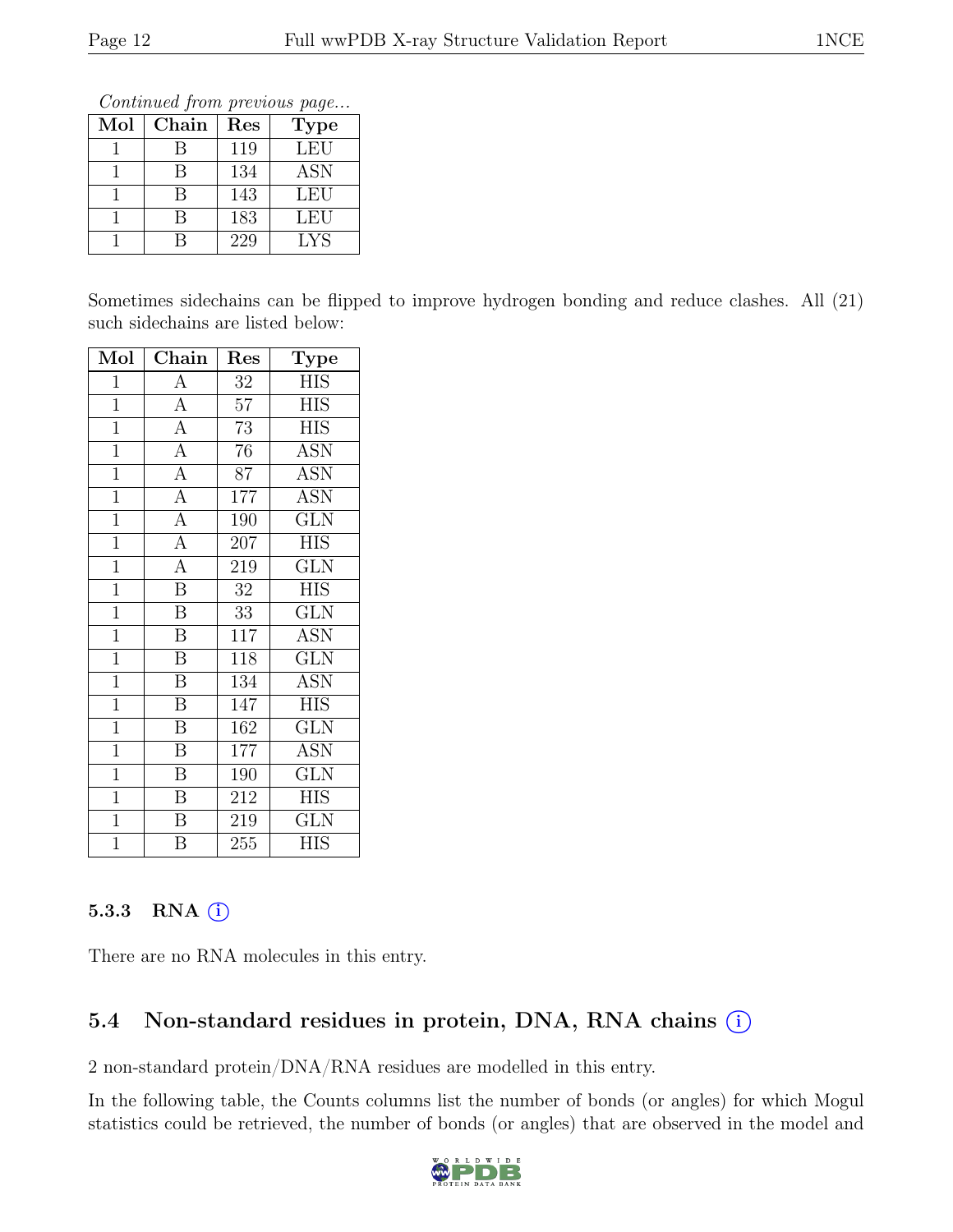the number of bonds (or angles) that are defined in the Chemical Component Dictionary. The Link column lists molecule types, if any, to which the group is linked. The Z score for a bond length (or angle) is the number of standard deviations the observed value is removed from the expected value. A bond length (or angle) with  $|Z| > 2$  is considered an outlier worth inspection. RMSZ is the root-mean-square of all Z scores of the bond lengths (or angles).

| Mol |           | Chain | $\operatorname{Res}$ |             |         | Bond lengths |               |           | Bond angles |     |
|-----|-----------|-------|----------------------|-------------|---------|--------------|---------------|-----------|-------------|-----|
|     | Type      |       |                      | $Link \mid$ | Counts  | RMSZ         | $\# Z $<br>>2 | Counts    | <b>RMSZ</b> | H Z |
|     | CXM       | D     |                      |             | 6,10,11 | 0.55         |               | 5, 11, 13 | 0.90        |     |
|     | $\rm CXM$ |       |                      |             |         | 0.42         |               | 5,11,13   | 0.88        |     |

In the following table, the Chirals column lists the number of chiral outliers, the number of chiral centers analysed, the number of these observed in the model and the number defined in the Chemical Component Dictionary. Similar counts are reported in the Torsion and Rings columns. '-' means no outliers of that kind were identified.

|     |  | Mol   Type   Chain   Res   Link   Chirals | <b>Torsions</b> | Rings |
|-----|--|-------------------------------------------|-----------------|-------|
| CXM |  | and the state of the                      | 2/7/10/12       |       |
|     |  |                                           | 0/7/10/12       |       |

There are no bond length outliers.

There are no bond angle outliers.

There are no chirality outliers.

All (2) torsion outliers are listed below:

| $Mol$   Chain   Res   Type |       | Atoms                |
|----------------------------|-------|----------------------|
|                            | CXM - | N-CA-CB-CG           |
|                            |       | $CXM$   $C-CA-CB-CG$ |

There are no ring outliers.

1 monomer is involved in 3 short contacts:

|  |      | Mol   Chain   Res   Type   Clashes   Symm-Clashes |
|--|------|---------------------------------------------------|
|  | -CXM |                                                   |

### 5.5 Carbohydrates (i)

There are no monosaccharides in this entry.

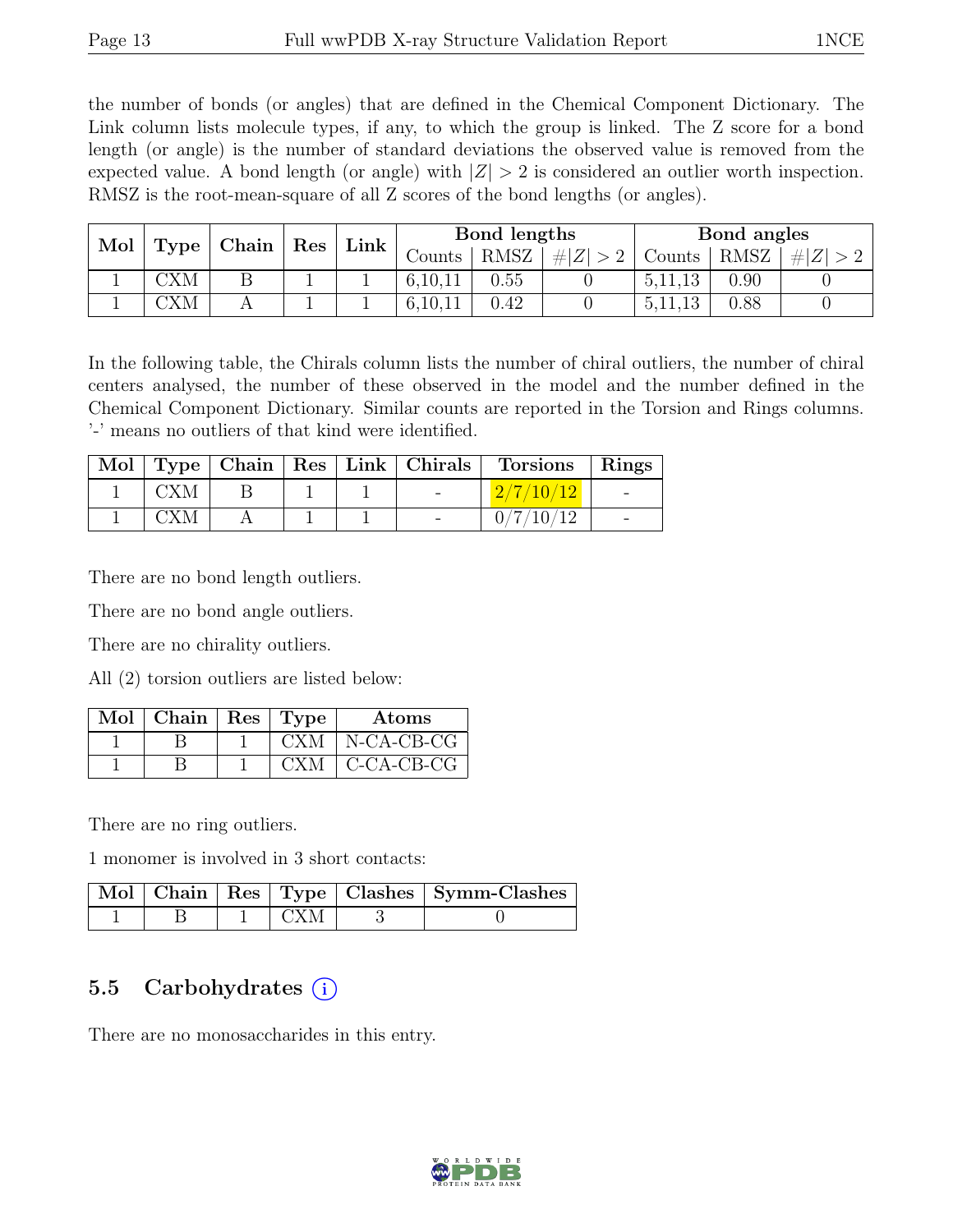### 5.6 Ligand geometry  $(i)$

4 ligands are modelled in this entry.

In the following table, the Counts columns list the number of bonds (or angles) for which Mogul statistics could be retrieved, the number of bonds (or angles) that are observed in the model and the number of bonds (or angles) that are defined in the Chemical Component Dictionary. The Link column lists molecule types, if any, to which the group is linked. The Z score for a bond length (or angle) is the number of standard deviations the observed value is removed from the expected value. A bond length (or angle) with  $|Z| > 2$  is considered an outlier worth inspection. RMSZ is the root-mean-square of all Z scores of the bond lengths (or angles).

| Mol            |                | Chain |     |                          |            |             |             |          |             |             |  |  | Bond lengths |  |  | Bond angles |  |  |
|----------------|----------------|-------|-----|--------------------------|------------|-------------|-------------|----------|-------------|-------------|--|--|--------------|--|--|-------------|--|--|
|                | Type           |       | Res | Link                     | Counts     | <b>RMSZ</b> | # $ Z  > 2$ | Counts   | <b>RMSZ</b> | # $ Z  > 2$ |  |  |              |  |  |             |  |  |
| 3              | $\mathrm{CB}3$ | B     | 568 | $\overline{\phantom{a}}$ | 30, 37, 37 | 2.49        | $15(50\%)$  | 38,51,51 | 2.58        | $13(34\%)$  |  |  |              |  |  |             |  |  |
| 3              | CB3            | А     | 566 | $\overline{\phantom{a}}$ | 30, 37, 37 | 2.52        | 16(53%)     | 38,51,51 | 2.88        | $13(34\%)$  |  |  |              |  |  |             |  |  |
| $\overline{2}$ | <b>UMP</b>     | А     | 565 |                          | 18,21,21   | 3.76        | 5(27%)      | 21,31,31 | 1.96        | 6(28%)      |  |  |              |  |  |             |  |  |
| $\Omega$       | <b>UMP</b>     | B     | 567 | $\overline{\phantom{a}}$ | 18,21,21   | 1.91        | $3(16\%)$   | 21,31,31 | 1.75        | 5(23%)      |  |  |              |  |  |             |  |  |

In the following table, the Chirals column lists the number of chiral outliers, the number of chiral centers analysed, the number of these observed in the model and the number defined in the Chemical Component Dictionary. Similar counts are reported in the Torsion and Rings columns. '-' means no outliers of that kind were identified.

| Mol | <b>Type</b> | Chain |     | Res   Link   Chirals | <b>Torsions</b>        | <b>Rings</b>          |
|-----|-------------|-------|-----|----------------------|------------------------|-----------------------|
| 3   | CB3         |       | 568 |                      | 7/21/28/28             | 0/3/3/3               |
|     | CB3         |       | 566 |                      | $6/21/28/28$   0/3/3/3 |                       |
|     | <b>UMP</b>  |       | 565 |                      | 2/7/22/22              | 0/2/2/2               |
|     | <b>UMP</b>  |       | 567 |                      | $\langle 22/22$        | /2/2<br>$\mathcal{D}$ |

All (39) bond length outliers are listed below:

| Mol            | Chain | Res | <b>Type</b> | Atoms      | Z     | Observed(A) | Ideal(A) |
|----------------|-------|-----|-------------|------------|-------|-------------|----------|
| $\overline{2}$ | A     | 565 | <b>UMP</b>  | $C6-N1$    | 12.43 | 1.51        | 1.35     |
| $\overline{2}$ | A     | 565 | <b>UMP</b>  | $C6-C5$    | 7.38  | 1.54        | 1.38     |
| 3              | A     | 566 | CB3         | $O4-C4$    | 5.59  | 1.38        | 1.24     |
| 3              | Β     | 568 | CB3         | $O4-C4$    | 5.39  | 1.38        | 1.24     |
| $\overline{2}$ | В     | 567 | UMP         | $C4-N3$    | 5.03  | 1.41        | 1.33     |
| $\overline{2}$ | В     | 567 | UMP         | $O4'$ -C1' | 4.61  | 1.52        | 1.42     |
| 3              | В     | 568 | CB3         | $C8-C7$    | 4.23  | 1.45        | 1.36     |
| $\overline{2}$ | А     | 565 | UMP         | $O4'$ -C1' | 4.18  | 1.51        | 1.42     |
| 3              | А     | 566 | CB3         | $C5-C6$    | 3.93  | 1.46        | 1.37     |
| 3              | A     | 566 | CB3         | $C8-C7$    | 3.83  | 1.44        | 1.36     |
| 3              | Β     | 568 | CB3         | $C5-C6$    | 3.79  | 1.46        | 1.37     |

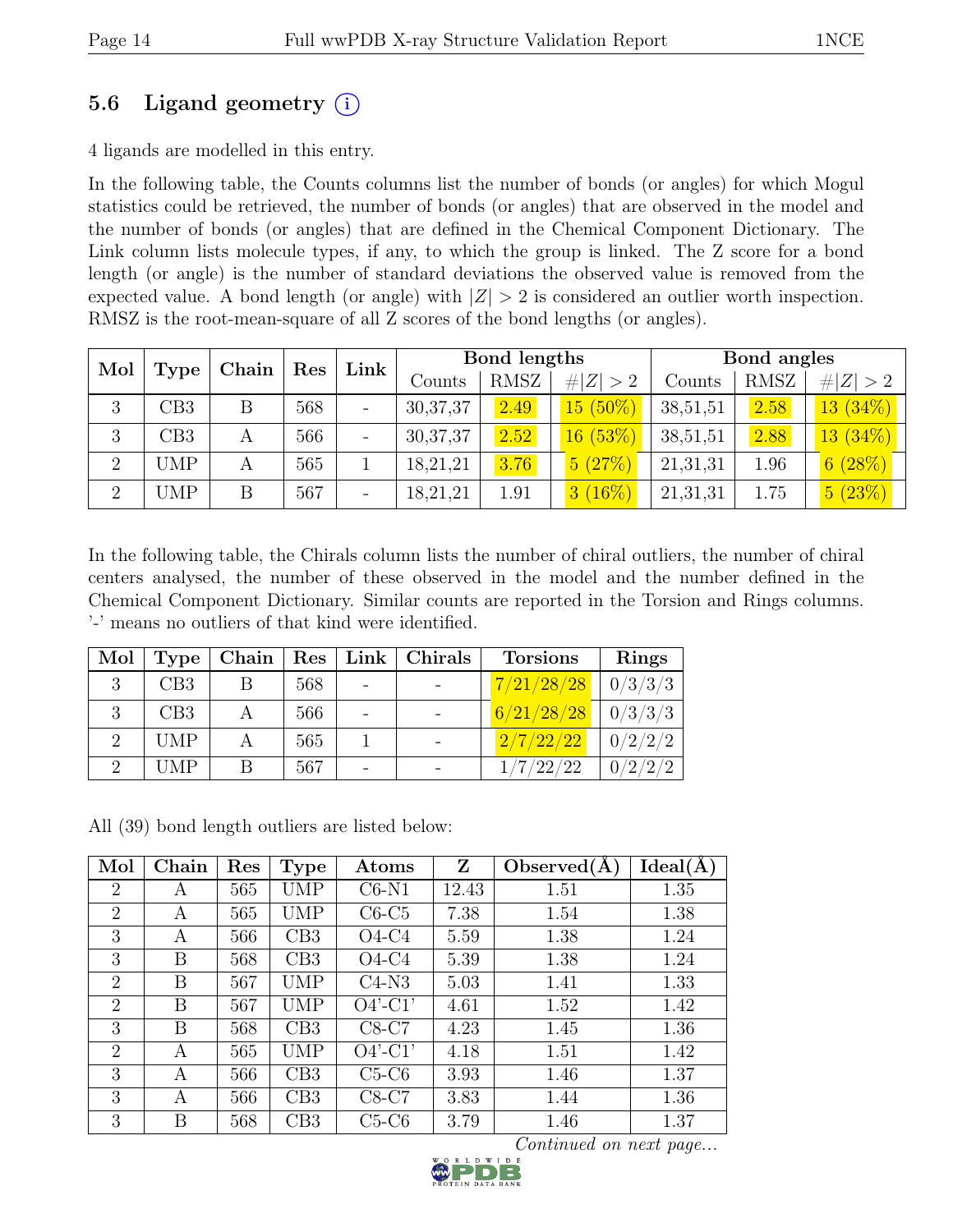| Mol            | Chain                   | Res | <b>Type</b>      | Atoms                             | $\mathbf{Z}$      | Observed $(A)$ | $Ideal(\AA)$ |
|----------------|-------------------------|-----|------------------|-----------------------------------|-------------------|----------------|--------------|
| $\overline{3}$ | $\overline{\mathrm{B}}$ | 568 | $\overline{CB3}$ | $\overline{\text{C15-C14}}$       | 3.67              | 1.46           | 1.39         |
| 3              | $\boldsymbol{A}$        | 566 | CB3              | $C4-N3$                           | 3.65              | 1.39           | 1.33         |
| $\overline{3}$ | $\overline{A}$          | 566 | $\overline{CB3}$ | $C15-C14$                         | $\overline{3.57}$ | 1.46           | 1.39         |
| 3              | A                       | 566 | CB3              | $C13-C14$                         | 3.47              | 1.46           | 1.39         |
| 3              | $\boldsymbol{B}$        | 568 | CB3              | $C9-N10$                          | 3.47              | 1.51           | 1.46         |
| $\overline{3}$ | $\boldsymbol{A}$        | 566 | $\overline{CB3}$ | $C9-N10$                          | 3.36              | 1.51           | 1.46         |
| $\overline{3}$ | $\boldsymbol{A}$        | 566 | CB3              | $C13-C12$                         | 3.29              | 1.44           | 1.38         |
| $\overline{3}$ | $\overline{\mathrm{B}}$ | 568 | $\overline{CB3}$ | $\overline{\text{C}11\text{-C}}$  | $-3.25$           | 1.43           | 1.50         |
| $\overline{3}$ | $\mathbf{B}$            | 568 | CB3              | $\overline{C}$ 4-N3               | 3.21              | 1.38           | 1.33         |
| $\overline{3}$ | $\overline{\mathrm{B}}$ | 568 | $\overline{CB3}$ | $C13-C14$                         | 3.17              | 1.45           | 1.39         |
| $\overline{2}$ | A                       | 565 | UMP              | $C4-N3$                           | 3.08              | 1.38           | 1.33         |
| $\overline{3}$ | $\boldsymbol{B}$        | 568 | CB3              | C13-C12                           | 3.06              | 1.44           | 1.38         |
| $\overline{3}$ | A                       | 566 | CB3              | $C12-C11$                         | 3.05              | 1.44           | 1.39         |
| 3              | B                       | 568 | CB3              | $C12-C11$                         | 3.05              | 1.44           | 1.39         |
| $\overline{3}$ | $\overline{\mathrm{B}}$ | 568 | $\overline{CB3}$ | $C4A-C8A$                         | 2.99              | 1.47           | 1.41         |
| $\overline{3}$ | B                       | 568 | CB3              | $C16-C15$                         | 2.95              | 1.44           | 1.38         |
| $\overline{3}$ | $\boldsymbol{A}$        | 566 | CB3              | C <sub>4</sub> A-C <sub>8</sub> A | 2.94              | 1.47           | 1.41         |
| $\overline{3}$ | $\overline{A}$          | 566 | $\overline{CB3}$ | $C7-C6$                           | 2.92              | 1.45           | 1.38         |
| $\overline{3}$ | $\overline{B}$          | 568 | CB3              | $\overline{C7-C6}$                | 2.92              | 1.45           | 1.38         |
| $\overline{3}$ | $\boldsymbol{A}$        | 566 | CB3              | $C16-C11$                         | 2.80              | 1.44           | 1.39         |
| $\overline{3}$ | A                       | 566 | CB3              | $C11-C$                           | $-2.71$           | 1.44           | 1.50         |
| $\overline{2}$ | $\mathbf{A}$            | 565 | <b>UMP</b>       | $O4'-C4'$                         | 2.69              | 1.51           | 1.45         |
| $\overline{3}$ | $\boldsymbol{B}$        | 568 | CB3              | $C16-C11$                         | 2.64              | 1.43           | 1.39         |
| $\overline{3}$ | $\boldsymbol{A}$        | 566 | CB3              | $C16-C15$                         | 2.62              | 1.43           | 1.38         |
| $\overline{2}$ | $\overline{\mathbf{B}}$ | 567 | UMP              | $\overline{O4'$ - $C4'$           | 2.59              | 1.50           | 1.45         |
| $\overline{3}$ | A                       | 566 | CB3              | $CP1-N10$                         | $2.52\,$          | 1.48           | 1.46         |
| $\overline{3}$ | $\overline{A}$          | 566 | $\overline{CB3}$ | $\overline{\text{C2-}}\text{N3}$  | 2.24              | 1.39           | 1.35         |
| $\overline{3}$ | $\overline{B}$          | 568 | CB3              | $\overline{\text{CP1-N10}}$       | 2.06              | 1.48           | 1.46         |

Continued from previous page...

All (37) bond angle outliers are listed below:

| Mol | Chain | Res | <b>Type</b> | Atoms                          | Z       | Observed $(°)$ | Ideal $({}^{\circ})$ |
|-----|-------|-----|-------------|--------------------------------|---------|----------------|----------------------|
| 3   | A     | 566 | CB3         | CP1-N10-C9                     | $-7.12$ | 110.33         | 117.10               |
| 3   | А     | 566 | CB3         | $N1-C2-N3$                     | $-7.05$ | 117.81         | 127.22               |
| 3   | A     | 566 | CB3         | $C4A-C8A-N1$                   | $-7.03$ | 119.78         | 123.60               |
| 3   | В     | 568 | CB3         | $N1-C2-N3$                     | $-6.70$ | 118.28         | 127.22               |
| 3   | Β     | 568 | CB3         | $C4A-C8A-N1$                   | $-6.12$ | 120.28         | 123.60               |
| 3   | А     | 566 | CB3         | $C4A-C4-N3$                    | $-6.11$ | 120.14         | 124.40               |
| 3   | В     | 568 | CB3         | $\overline{\text{C6}}$ -C9-N10 | 5.56    | 123.11         | 114.18               |
| 3   | А     | 566 | CB3         | $C6-C9-N10$                    | 4.90    | 122.06         | 114.18               |
| 3   | А     | 566 | CB3         | $C4-N3-C2$                     | 4.46    | 123.02         | 115.93               |
| 3   | В     | 568 | CB3         | $C4A-C4-N3$                    | $-4.40$ | 121.34         | 124.40               |

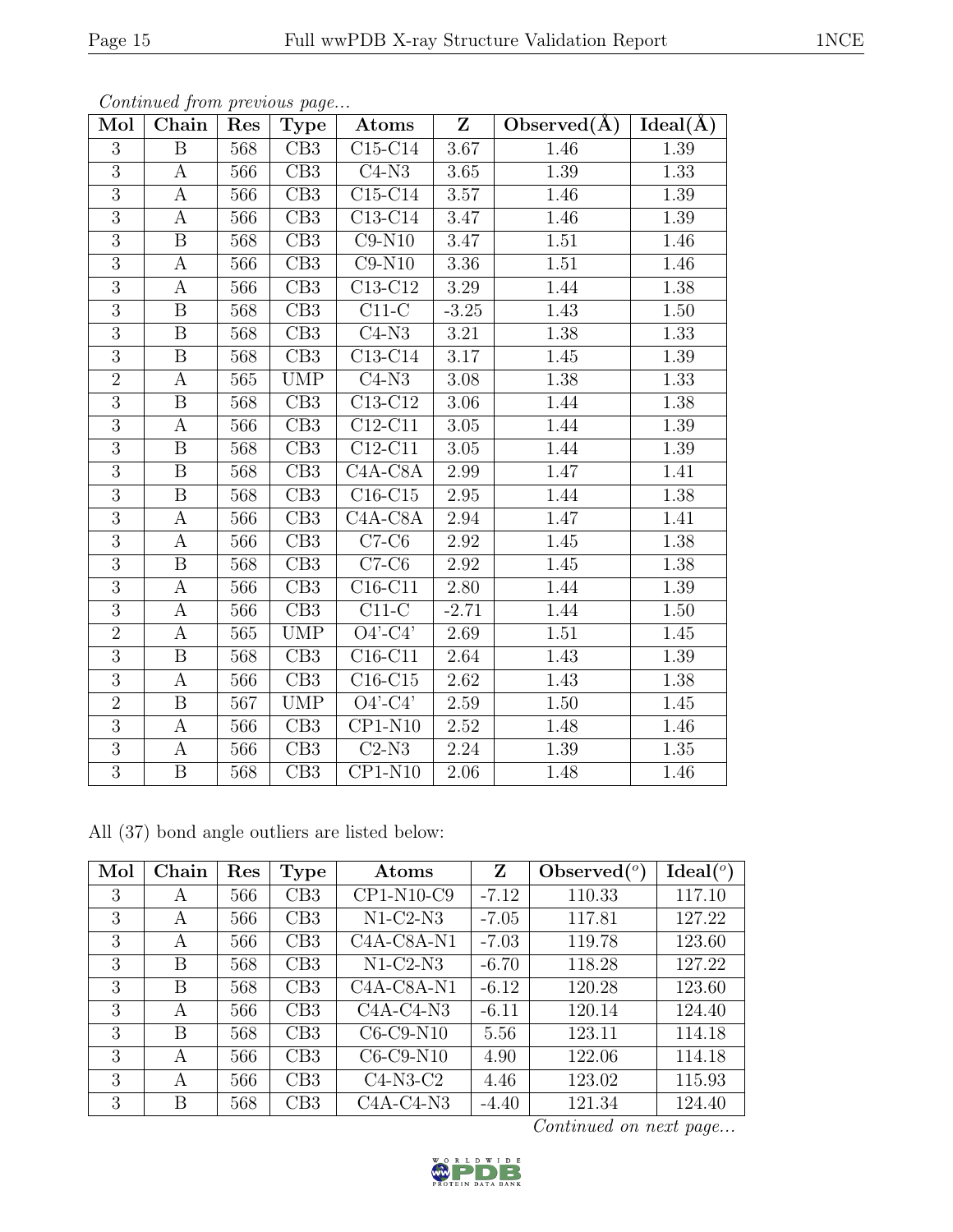| Mol            | Chain                   | Res | <b>Type</b>      | Atoms                            | $\mathbf{Z}$ | Observed $(°)$ | Ideal $(°)$ |
|----------------|-------------------------|-----|------------------|----------------------------------|--------------|----------------|-------------|
| 3              | $\boldsymbol{B}$        | 568 | CB3              | $C4-N3-C2$                       | 4.39         | 122.91         | 115.93      |
| $\overline{3}$ | B                       | 568 | CB3              | CP1-N10-C9                       | $-4.18$      | 113.12         | 117.10      |
| $\overline{3}$ | $\boldsymbol{B}$        | 568 | CB3              | $C4-C4A-C8A$                     | $-4.03$      | 115.08         | 118.59      |
| $\overline{2}$ | А                       | 565 | <b>UMP</b>       | $O4'$ -C4'-C3'                   | $-3.96$      | 96.42          | 105.67      |
| $\overline{2}$ | B                       | 567 | <b>UMP</b>       | $P-O5-C5$                        | 3.72         | 128.53         | 118.30      |
| $\overline{2}$ | $\boldsymbol{A}$        | 565 | <b>UMP</b>       | $O4'$ -C1'-C2'                   | $-3.57$      | 99.52          | 106.25      |
| $\overline{3}$ | $\boldsymbol{B}$        | 568 | CB3              | $NA2-C2-N1$                      | 3.40         | 123.33         | 117.79      |
| $\overline{2}$ | $\boldsymbol{B}$        | 567 | <b>UMP</b>       | $O4' - C4' - C3'$                | $-3.38$      | 97.79          | 105.67      |
| $\overline{2}$ | B                       | 567 | <b>UMP</b>       | $C5-C4-N3$                       | $-3.30$      | 116.05         | 123.31      |
| $\overline{3}$ | $\boldsymbol{A}$        | 566 | CB3              | $CB$ -CA-N                       | $-3.22$      | 105.50         | 110.19      |
| 3              | B                       | 568 | CB3              | CP1-N10-C14                      | 3.21         | 125.11         | 119.01      |
| $\overline{2}$ | $\boldsymbol{A}$        | 565 | <b>UMP</b>       | $OP2-P-O5'$                      | $-3.06$      | 98.58          | 106.73      |
| $\overline{2}$ | $\mathbf{A}$            | 565 | <b>UMP</b>       | $O5'$ -P-OP1                     | 3.04         | 115.01         | 106.47      |
| 3              | B                       | 568 | CB3              | $C9-C6-C7$                       | $-3.00$      | 115.12         | 120.77      |
| $\overline{3}$ | $\boldsymbol{A}$        | 566 | CB3              | $CA-N-C$                         | $-2.90$      | 118.60         | 122.34      |
| $\overline{3}$ | $\mathbf{A}$            | 566 | CB3              | C9-N10-C14                       | 2.84         | 125.66         | 120.78      |
| $\overline{2}$ | A                       | 565 | <b>UMP</b>       | $C5-C6-N1$                       | $-2.82$      | 114.38         | 120.68      |
| 3              | $\boldsymbol{A}$        | 566 | CB3              | $NA2-C2-N3$                      | 2.81         | 121.62         | 117.25      |
| $\sqrt{2}$     | $\mathbf{A}$            | 565 | <b>UMP</b>       | $C4'-C4'-C1'$                    | 2.64         | 115.82         | 109.45      |
| $\overline{3}$ | A                       | 566 | CB3              | $\overline{\text{CP1-N}}$ 10-C14 | 2.63         | 124.00         | 119.01      |
| $\overline{2}$ | $\boldsymbol{B}$        | 567 | <b>UMP</b>       | $O4'-C1'-C2'$                    | $-2.56$      | 101.42         | 106.25      |
| $\overline{3}$ | $\overline{A}$          | 566 | $\overline{CB3}$ | $C4-C4A-C8A$                     | $-2.46$      | 116.44         | 118.59      |
| $\overline{2}$ | B                       | 567 | <b>UMP</b>       | $OP2-P-O5'$                      | 2.46         | 113.27         | 106.73      |
| $\overline{3}$ | $\mathbf{A}$            | 566 | CB3              | $C2-N1-C8A$                      | 2.41         | 122.28         | 116.33      |
| $\overline{3}$ | $\boldsymbol{B}$        | 568 | CB3              | CP1-CP2-CP3                      | $-2.36$      | 173.71         | 177.67      |
| $\overline{3}$ | $\boldsymbol{B}$        | 568 | CB3              | $C2-N1-C8A$                      | 2.13         | 121.59         | 116.33      |
| $\overline{3}$ | $\overline{\mathbf{B}}$ | 568 | CB3              | $C8-C8A-N1$                      | 2.02         | 121.78         | 118.69      |

Continued from previous page...

There are no chirality outliers.

All (16) torsion outliers are listed below:

| Mol | Chain | Res | Type | Atoms                               |
|-----|-------|-----|------|-------------------------------------|
| 3   | А     | 566 | CB3  | $C11-C-N-CA$                        |
| 3   | A     | 566 | CB3  | $\overline{CB}$ -CA-N-C             |
| 3   | A     | 566 | CB3  | CT-CA-N-C                           |
| 3   | В     | 568 | CB3  | $C11-C-N-CA$                        |
| 3   | В     | 568 | CB3  | $O-C-N-CA$                          |
| 3   | A     | 566 | CB3  | $O-C-N-CA$                          |
| 3   | В     | 568 | CB3  | $\overline{\text{C13}}$ -C14-N10-C9 |
| 3   | В     | 568 | CB3  | C13-C14-N10-CP1                     |
| 3   | В     | 568 | CB3  | C15-C14-N10-C9                      |
| 3   | B     | 568 | CB3  | C15-C14-N10-CP1                     |

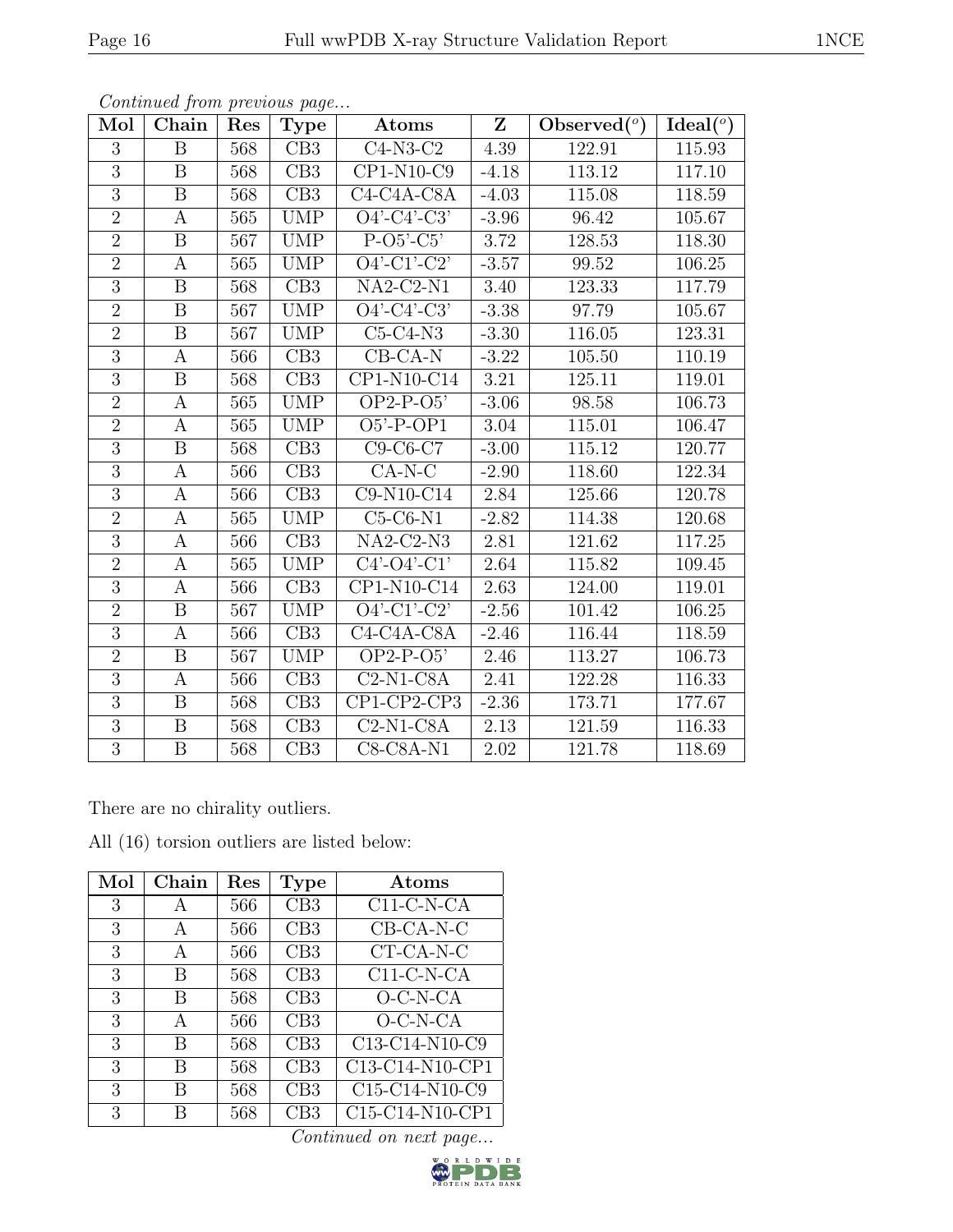| Mol                         | Chain | $\operatorname{Res}% \left( \mathcal{N}\right) \equiv\operatorname{Res}(\mathcal{N}_{0},\mathcal{N}_{0})$ | <b>Type</b> | Atoms              |
|-----------------------------|-------|-----------------------------------------------------------------------------------------------------------|-------------|--------------------|
| 3                           |       | 566                                                                                                       | CB3         | C13-C14-N10-C9     |
| 3                           |       | 566                                                                                                       | CB3         | C13-C14-N10-CP1    |
| $\mathcal{D}_{\mathcal{L}}$ |       | 565                                                                                                       | <b>UMP</b>  | $C3'-C4'-C5'-O5'$  |
| $\mathcal{D}_{\mathcal{L}}$ | В     | 567                                                                                                       | <b>UMP</b>  | $O4'$ -C4'-C5'-O5' |
| $\mathcal{D}_{\mathcal{L}}$ | А     | 565                                                                                                       | UMP         | $O4'$ -C4'-C5'-O5' |
| 3                           | R     | 568                                                                                                       | CB3         | CT-CA-N-C          |

Continued from previous page...

There are no ring outliers.

3 monomers are involved in 8 short contacts:

|  |      |        | Mol   Chain   Res   Type   Clashes   Symm-Clashes |
|--|------|--------|---------------------------------------------------|
|  | 568  | CB3    |                                                   |
|  | -565 | $+1MP$ |                                                   |
|  | 567  |        |                                                   |

The following is a two-dimensional graphical depiction of Mogul quality analysis of bond lengths, bond angles, torsion angles, and ring geometry for all instances of the Ligand of Interest. In addition, ligands with molecular weight > 250 and outliers as shown on the validation Tables will also be included. For torsion angles, if less then 5% of the Mogul distribution of torsion angles is within 10 degrees of the torsion angle in question, then that torsion angle is considered an outlier. Any bond that is central to one or more torsion angles identified as an outlier by Mogul will be highlighted in the graph. For rings, the root-mean-square deviation (RMSD) between the ring in question and similar rings identified by Mogul is calculated over all ring torsion angles. If the average RMSD is greater than 60 degrees and the minimal RMSD between the ring in question and any Mogul-identified rings is also greater than 60 degrees, then that ring is considered an outlier. The outliers are highlighted in purple. The color gray indicates Mogul did not find sufficient equivalents in the CSD to analyse the geometry.

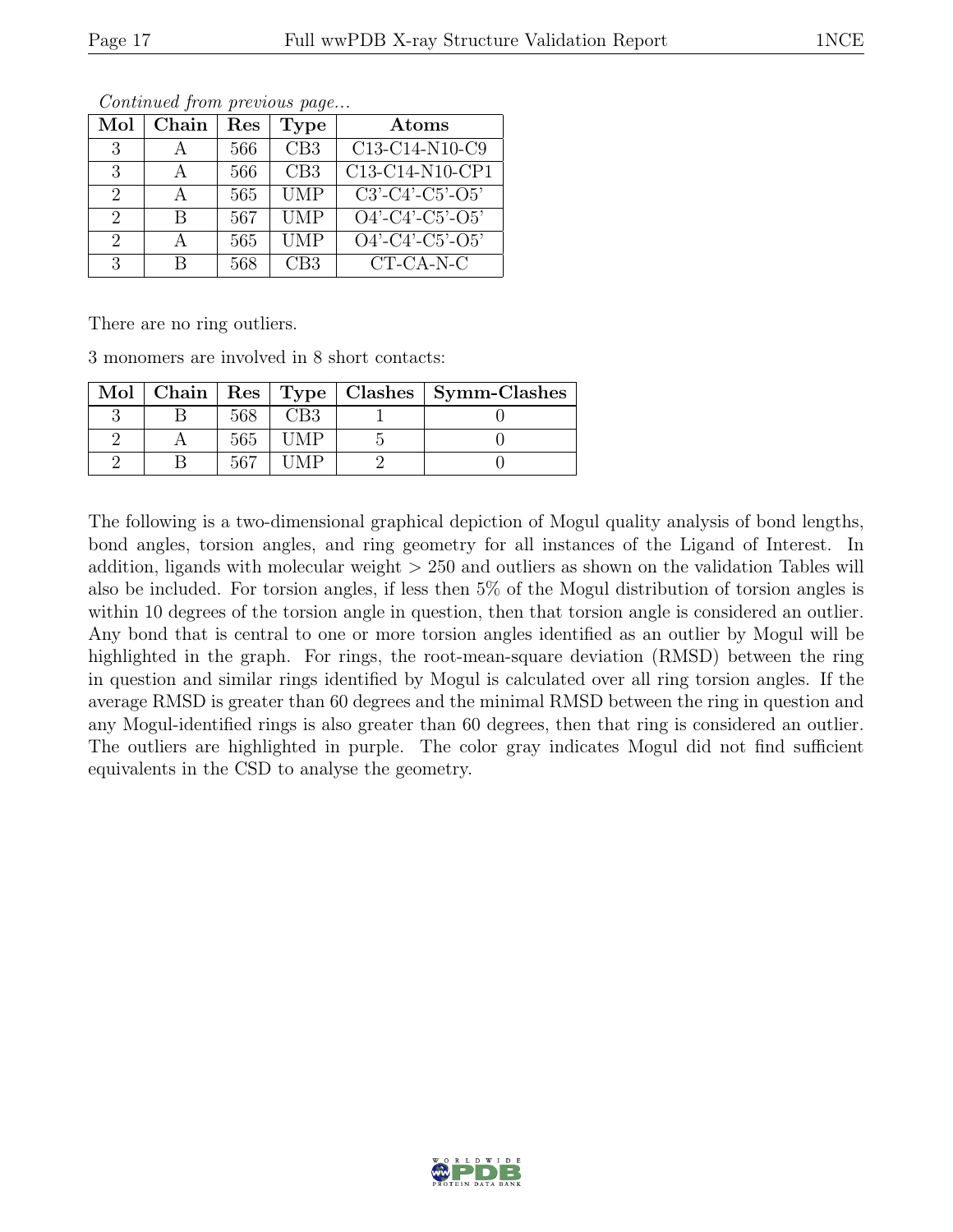

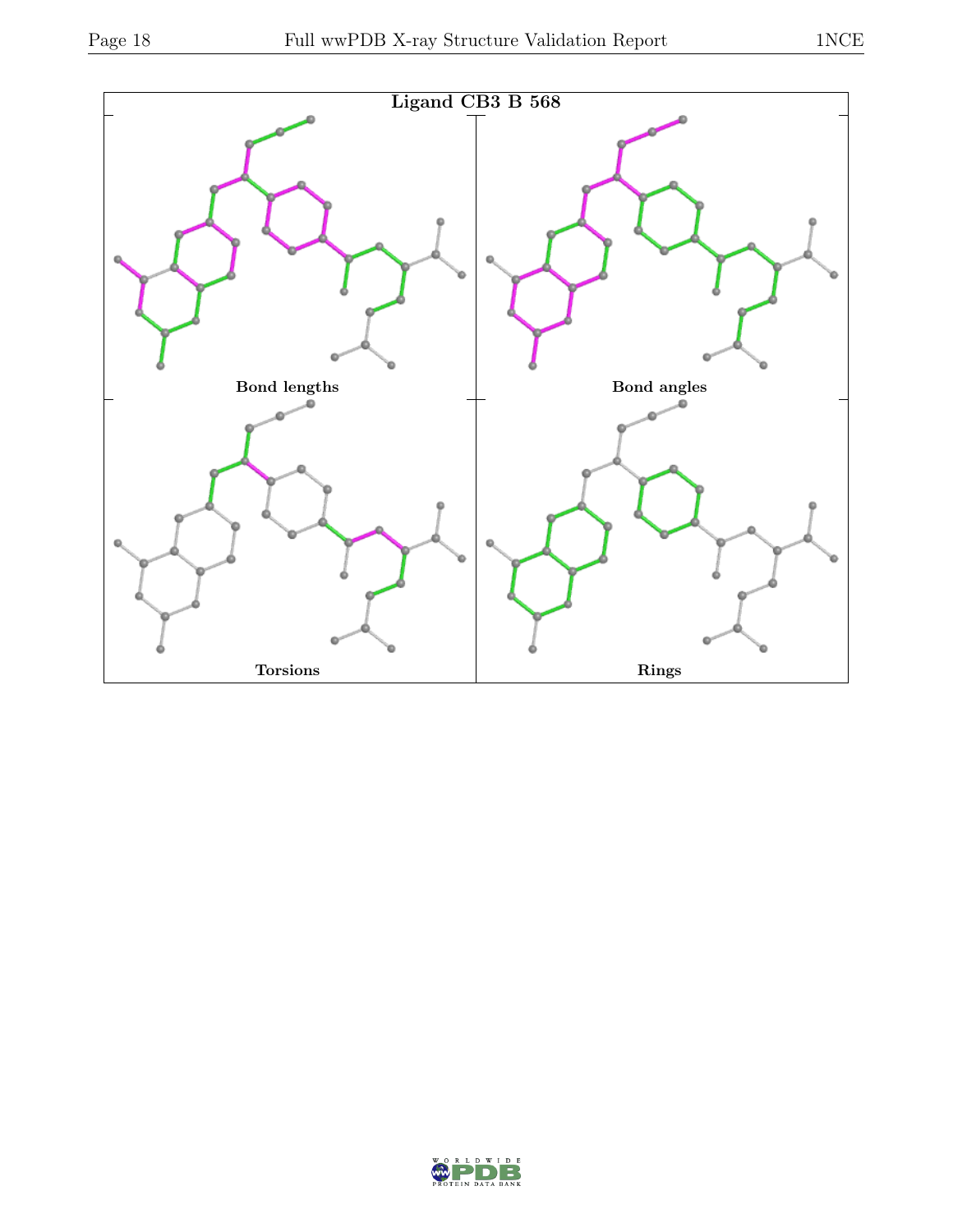

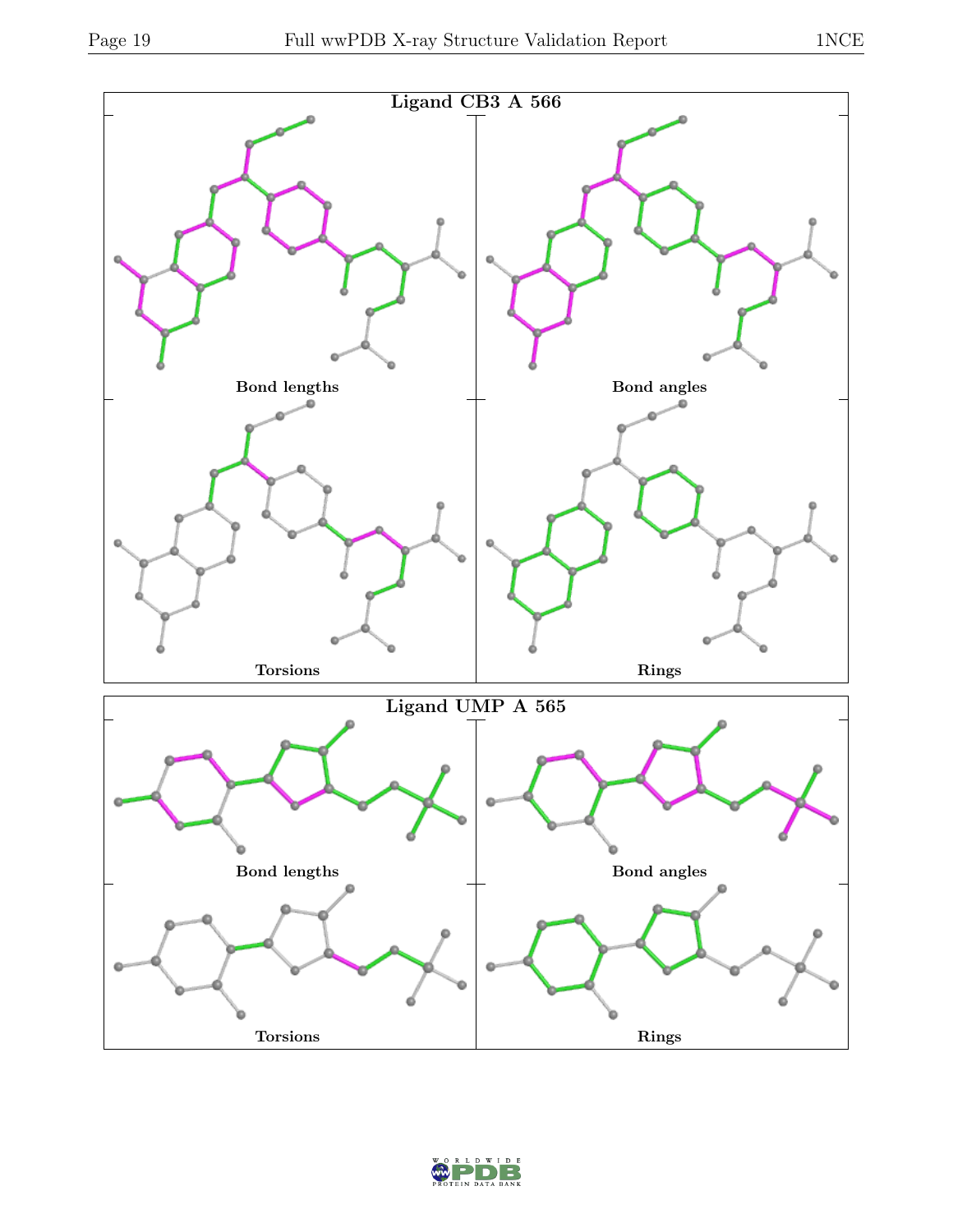

## 5.7 Other polymers (i)

There are no such residues in this entry.

## 5.8 Polymer linkage issues  $(i)$

There are no chain breaks in this entry.